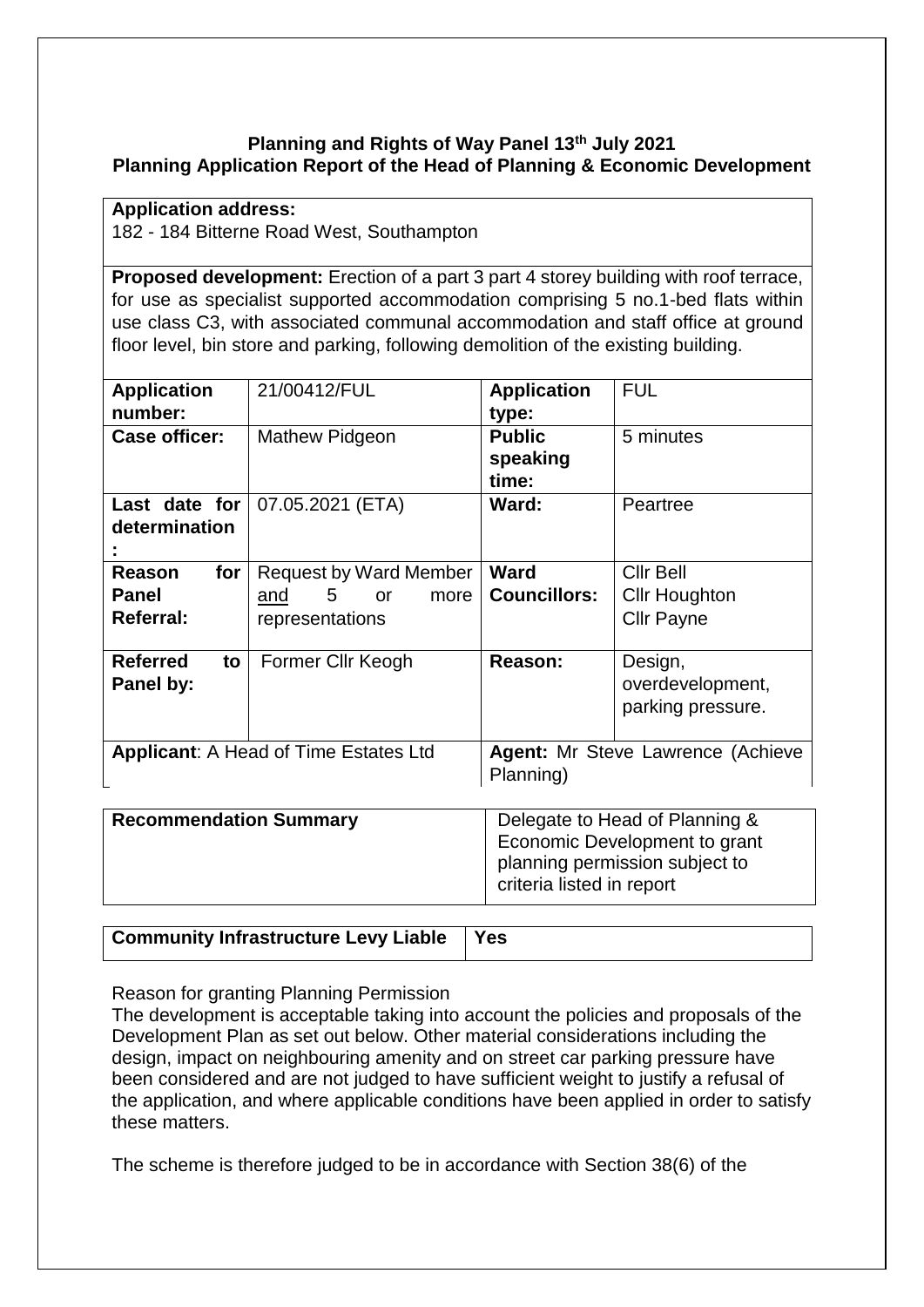Planning and Compulsory Purchase Act 2004 and thus planning permission should therefore be granted. In reaching this decision the Local Planning Authority offered a pre-application planning service and has sought to work with the applicant in a positive and proactive manner as required by paragraphs 186-187 of the National Planning Policy Framework (2019).

Policies - SDP1, SDP4, SDP5, SDP7, SDP8, SDP9, SDP10, SDP13, SDP14, SDP15, SDP16, SDP22, H1, H2 and H7 of the City of Southampton Local Plan Review (Amended 2015) and CS3, CS4, CS5, CS13, CS16, CS18, CS19, CS20 and CS25 of the Local Development Framework Core Strategy Development Plan Document (Amended 2015).

| <b>Appendix attached</b> |                                                                                        |  |
|--------------------------|----------------------------------------------------------------------------------------|--|
|                          | <b>Development Plan Policies</b>                                                       |  |
| 2                        | 10/00374/FUL - Reasons for refusal and refused plans                                   |  |
| 3                        | 18/00358/FUL - Reasons for refusal and refused plans                                   |  |
| 4                        | 18/00358/FUL - Planning and Rights of Way Panel Minutes on 10 <sup>th</sup> July 2018  |  |
| 5                        | 18/00358/FUL - Appeal Decision                                                         |  |
| 6                        | 18/02272/FUL - Approved Plans                                                          |  |
|                          | 18/02272/FUL - Planning and Rights of Way Panel Minutes on 12 <sup>th</sup> March 2019 |  |
| 8                        | <b>Habitats Regulations Assessment</b>                                                 |  |
| 9                        | <b>Parking Survey</b>                                                                  |  |

## **Recommendation in Full**

1. That the Planning Panel confirm the Habits Regulations Assessment set out at Appendix 8; and

- 2. Delegate to the Head of Planning & Economic Development to grant planning permission subject to the planning conditions recommended at the end of this report and the completion of a S.106 Legal Agreement to secure:
	- i. Either the developer enters into an agreement with the Council under s.278 of the Highways Act to undertake a scheme of works or provides a financial contribution towards site specific transport contributions for highway improvements in the vicinity of the site in line with Policy SDP4 of the City of Southampton Local Plan Review (as amended 2015), policies CS18 and CS25 of the adopted LDF Core Strategy (as amended 2015) and the adopted Developer Contributions SPD (April 2013);
	- ii. An undertaking by the developer that limits the occupation of the building for use as specialist supported accommodation managed by Southampton City Council's adult social care team.
	- iii. Submission of a highway condition survey to ensure any damage to the adjacent highway network attributable to the build process is repaired by the developer.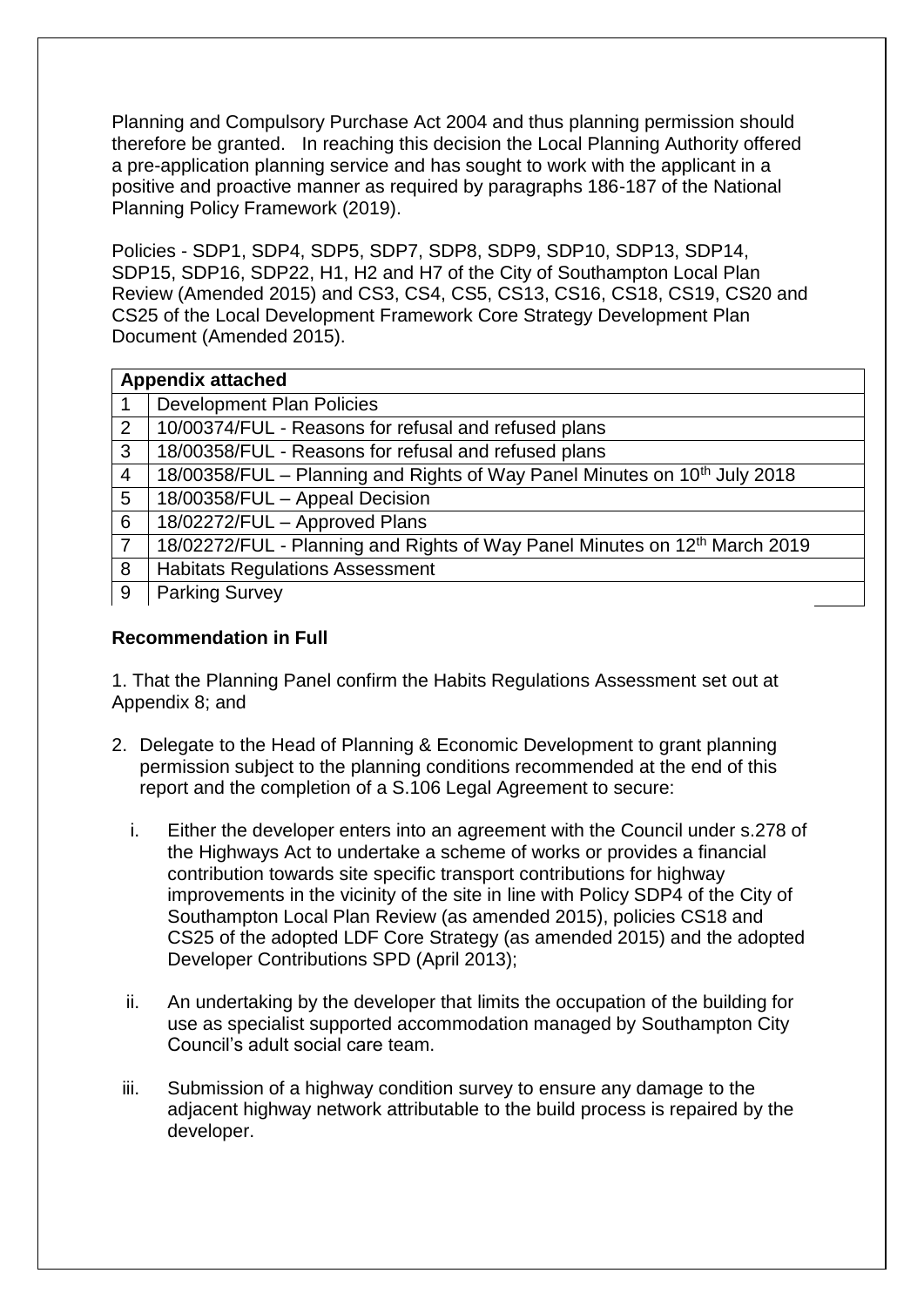iv. Either a scheme of measures or a financial contribution to mitigate against the pressure on European designated nature conservation sites in accordance with Policy CS22 of the Core Strategy and the Conservation of Habitats and Species Regulations 2010.

2. That the Head of Planning and Economic Development be given delegated powers to add, vary and /or delete relevant parts of the Section 106 agreement and/or conditions as necessary. In the event that the legal agreement is not completed within a reasonable period following the Panel meeting, the Head of Planning & Economic Development be authorised to refuse permission on the ground of failure to secure the provisions of the Section 106 Legal Agreement.

## **Background**

Two previous planning applications for residential redevelopment of this site were brought to the Planning and Rights of Way Panel meetings held on 10<sup>th</sup> July 2018 and 12th March 2019 where the first application (18/00358/FUL) was refused for three separate reasons. The second application (18/02272/FUL) successfully addressed the concerns raised within that decision and was approved. Following the approval of 18/02272/FUL an appeal against the earlier decision to refuse application 18/00358/FUL was dismissed for ecology reasons only and the Inspector was satisfied with the design and scale of the building and its relationship with the character and appearance of the area.

The current application differs to approved scheme (18/02272/FUL) in the following ways:

- An additional floor of accommodation is proposed making the building part 3 part 4 story.
- A balcony/terrace is proposed at third floor level.
- The footprint of the building has increased.
- A mix of both mansard and flat roof form is proposed.
- Elevations proposed are now a mix of red multi facing brickwork, metal infill panels and green planted wall.
- An updated car parking survey has been provided.
- A basement is no longer proposed.
- The proposal now seeks to provide the C3 flats for adults with learning disabilities and who may also have physical disabilities and dementia.
- The accommodation would be staffed in accordance with separate legislation, risk assessments for residents and individual care packages.
- Staff on site would be employed by registered care providers and the accommodation would be managed through Southampton City Council & Southampton City Clinical Commissioning Group.

## **1. The site and its context**

1.1 The application site is located on the corner of Bitterne Road West and Athelstan Road. The site is occupied by a single storey detached commercial unit operated most recently as a hairdressers under the A1 use class. The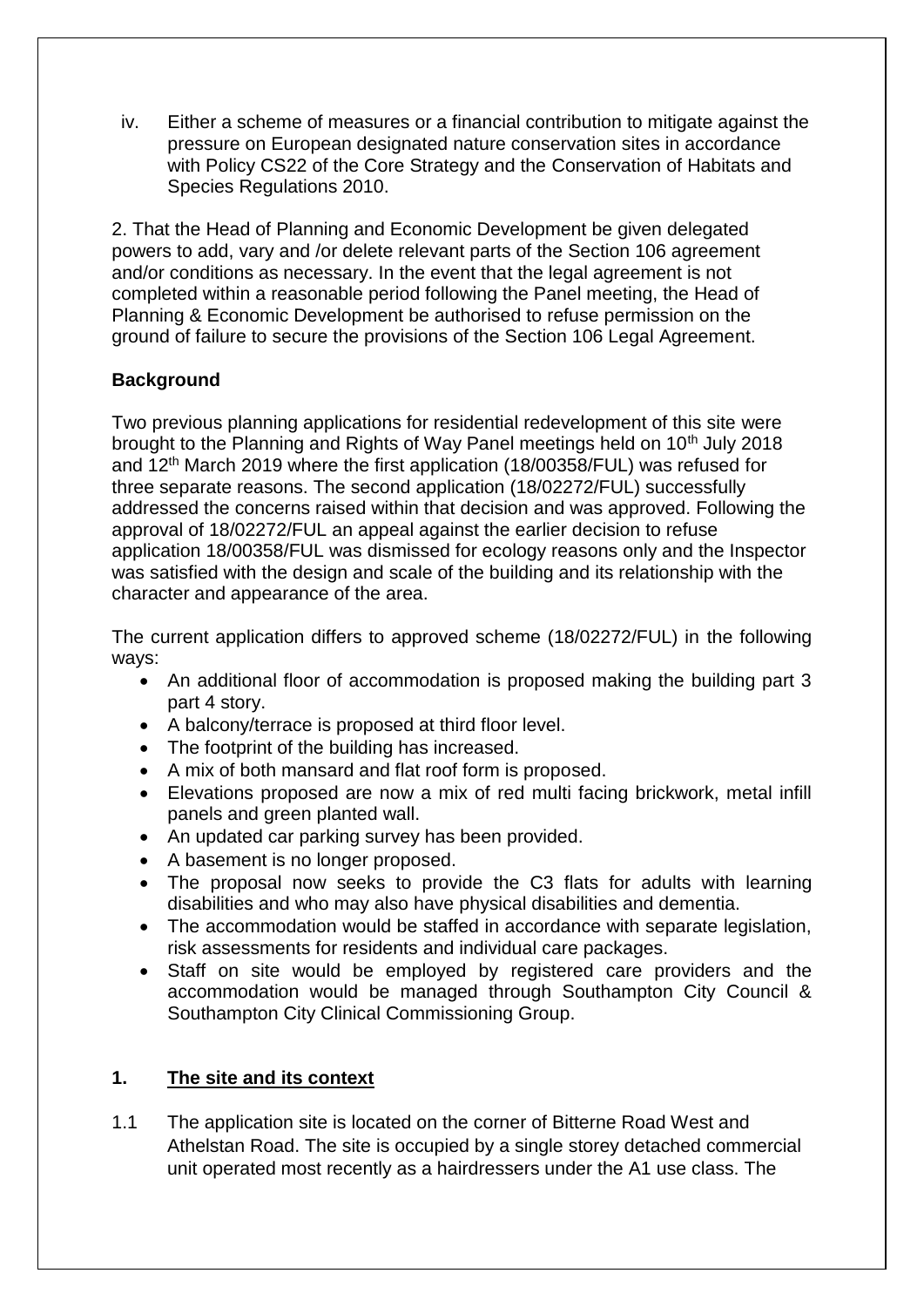site is open and not bounded by boundary treatment at present adjacent to Bitterne Road West and Athelstan Road. Lack of boundary treatment allows members of the public to walk through the site from Bitterne Road West to Athelstan Road. Vehicles are also capable of using the side access between the application site and 186 Bitterne Road West although the route appears informal and seldom used. The proposed development would result in the loss of this access for vehicles.

- 1.2 To the rear of the site there is a vehicular access route allowing access to the backs of the properties 186 – 194 Bitterne Road West. The route is not a public highway and residents benefit from a right of access. Many residents of 186 – 194 use the space behind their properties for parking purposes.
- 1.3 The adjacent building to the east (186 Bitterne Road West) is a traditional two-storey design with a hipped roof. There is a commercial use at ground floor (A5 – hot food takeaway) and residential above. To the rear of the site, along Athelstan Road, are two-storey residential dwellings, to the west is a terrace of two and a half storey buildings with commercial or residential uses at ground floor and flats above whilst to the north on the opposite side of Bitterne Road West are single storey retail units for bulky goods.
- 1.4 The site is not within a primary or secondary retail frontage area nor is it within a District or Local Centre. The site falls within a medium accessibility area and is also within an Air Quality Management Area (AQMA).
- 1.5 Parking on Bitterne Road West and Athelstan Road near to the site is controlled by Traffic Regulation Orders in the form of double yellow lines. The highway adjacent to the site is also controlled by 'no waiting at any time' restrictions.
- 1.6 The wider surrounding area is residential, comprising a mix of terraced houses, semi-detached houses and detached houses. There are commercial uses opposite and Bitterne Train Station is 0.1 mile away to the north west. The nearest defined commercial centres are Bitterne Triangle Local Centre which is half a mile to the north, and Bitterne District Centre which is a little less than a mile to the east.

## **2. Proposal**

2.1 The proposal seeks specialist residential redevelopment with the erection of a a part three and part four storey building comprising 5 x 1-bed flats. The design incorporates a 35sq.m roof terrace positioned adjacent to the Athelstan Road elevation. The roof terrace would be accessed from the fourstorey section of the building that fronts Bitterne Road West.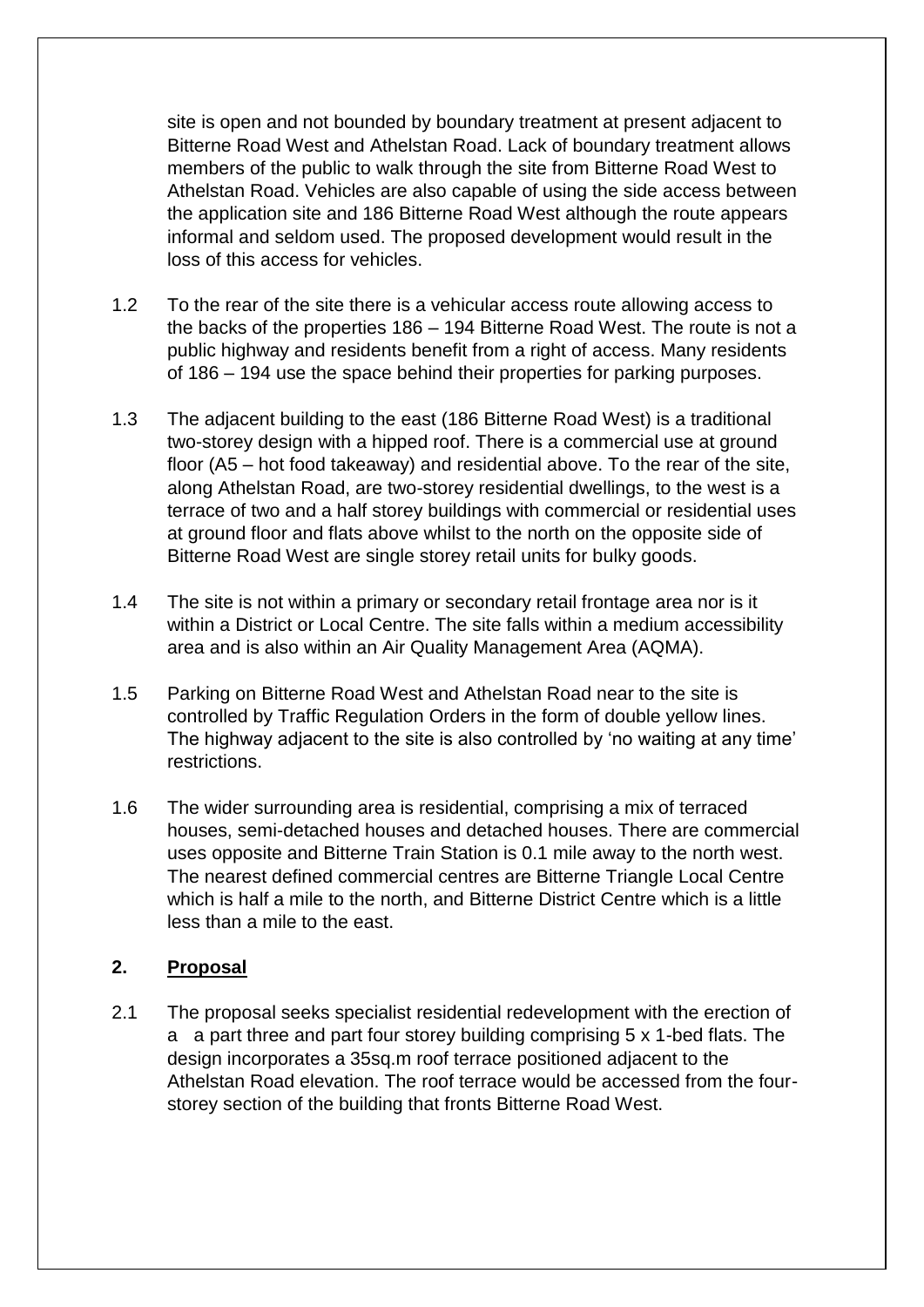- 2.2 The residential accommodation would be provided as specialist supported accommodation for adults with learning disabilities and who may also have physical disabilities and/or dementia. The accommodation is within the C3 use class however would also be restricted to the specialist accommodation type by S.106 legal agreement. This s because of the unusual layout with shared ground floor space and also due to the weight given to the proposed use and high demand for specialist accommodation in the city.
- 2.3 The accommodation would be staffed in accordance with individual care packages managed by Southampton City Council and carried out by registered care providers. The proposal seeks to provide 5 x 1 bed flats on the upper floors along with a communal lounge at ground floor and associated staff office, bin and cycle storage. It is not expected that there will be more than 3 staff members on site at any one time. Staff will not be residents, but rather a shift system will be in operation. Additional occasional visits may be made by health workers and family visitors.
- 2.4 Following concerns raised by the Highways Team amended plans have been received which limit the ground floor parking area to one vehicle over, which the upper floors of the building would span.
- 2.5 Access by residents to nearby shops and services, public open space and the roof terrace would be managed by the staff onsite in accordance with individual care packages which are produced following risk assessments.

## **3. Relevant Planning Policy**

- 3.1 The Development Plan for Southampton currently comprises the "saved" policies of the City of Southampton Local Plan Review (as amended 2015) and the City of Southampton Core Strategy (as amended 2015) and the City Centre Action Plan (adopted 2015). The most relevant policies to these proposals are set out at *Appendix 1*.
- 3.2 Policy CS16 is of particular importance as it seeks an improvement of, and an increase in, the provision of homes for senior citizens and disabled people of all ages.
- 3.3 The National Planning Policy Framework (NPPF) was revised in 2019. Paragraph 213 confirms that, where existing local policies are consistent with the NPPF, they can be afforded due weight in the decision-making process. The Council has reviewed the Development Plan to ensure that it is in compliance with the NPPF and are satisfied that the vast majority of policies accord with the aims of the NPPF and therefore retain their full material weight for decision making purposes, unless otherwise indicated.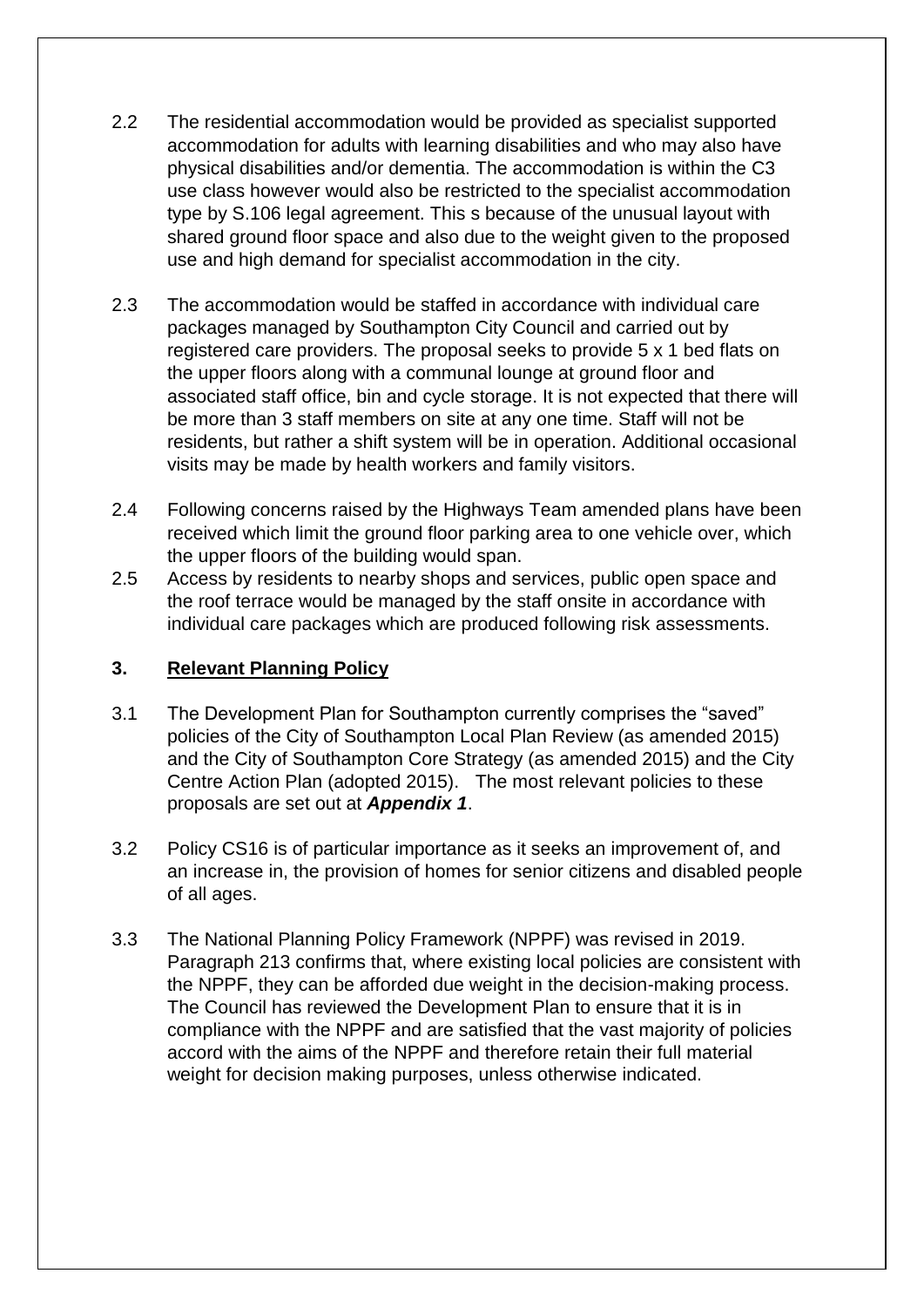## **4. Relevant Planning History**

- 4.1 The site has a lengthy Planning site history. The previous application on this site, ref 18/02272/FUL, was recommended to Planning Panel for approval and was subsequently approved on 12<sup>th</sup> March 2019. The application sought the erection of a three-storey building (with basement) to provide replacement commercial space at basement/ground floor, either within Class A1 or dental surgery only within Class D1, with 1 No. three bedroom maisonette over, either within Class C3 or Class C4. Associated single vehicle servicing bay accessed from new dropped kerb to Athelstan Road. Integral bicycle parking and refuse storage, following demolition of existing retail premises (Resubmission of planning application 18/00358/FUL). The approved plans are included as **appendix 6** and the minutes of the meeting are at **appendix 7**.
- 4.2 Application 18/00358/FUL was recommended to Planning Panel for approval but was subsequently refused on  $10<sup>th</sup>$  July 2018. The application sought the erection of a three-storey building to provide a ground floor retail unit and two x two bed flats on upper floors with associated parking and cycle/refuse storage, following demolition of existing building. Three reasons for refusal were listed and are summarised below (full reasons and plans are included as *Appendix 3*):
	- 1. Design: Responds poorly and fails to integrate with its local surroundings by reason of its cramped design, its relationship with the existing pattern of development along Bitterne Road West and excessive site coverage leading to an overdevelopment of the site.
	- 2. Incomplete Car Parking Survey
	- 3. Lack of Section 106 or unilateral undertaking to secure planning obligations - failure to secure mitigation towards the 'Solent Disturbance Mitigation Project'.
- 4.3 The decision was subsequently appealed with the inspector concluding that the scheme would not harm the character and appearance of the area but would have caused harm to European Sites; the car parking survey having not been contested by officers as a completed survey was provided prior to eh appeal being determined. The following points are taken from the appeal decision as they are relevant to subsequent decisions (full appeal decision is included as **appendix 5**:
	- Paragraph 7: The modern appearance with key feature being the curved front elevation responds to the corner plot location and the bend in the highway to the front. There is also variety and articulation to the proposed elevations, adding interest to the proposed building's appearance. The use of the terraces would be in keeping with this design approach.
	- Paragraph 8: Although the roof doesn't reflect a traditional pitched roof the modern style roof reflects the modern building style. The varied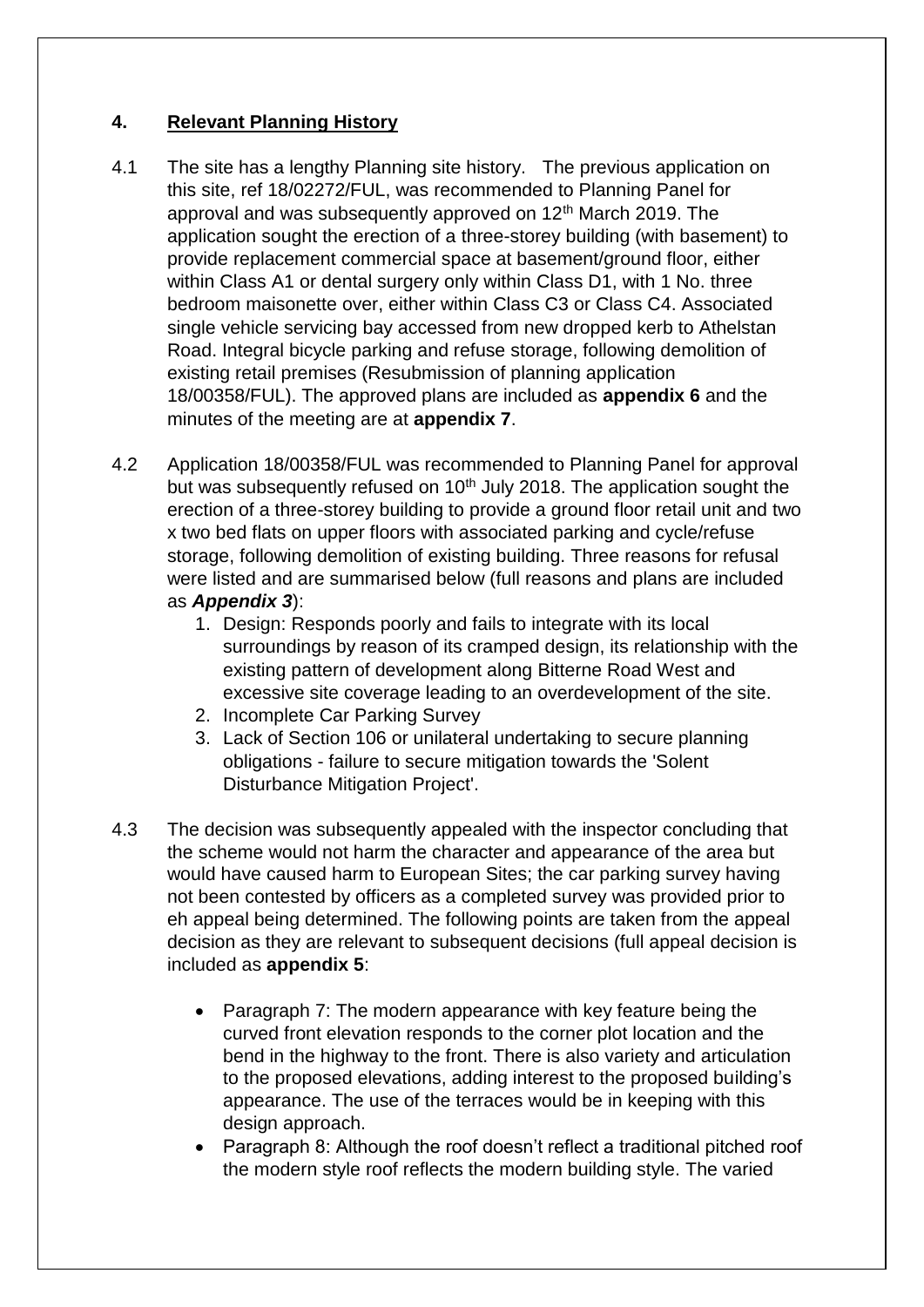style and form of buildings in the area is such that the building design and its flat roof sections would not appear incongruous or detract from the character of the area.

- Paragraph 9: The height as proposed would be only modestly taller than adjacent pitched roof buildings. As a corner plot building in a prominent location a taller building is typical and often a suitable approach, and this is reflected in the Council's Residential Design Guide (2006). In this case, the inspector was of the opinion that the height, scale and form of the proposed building was acceptable in this location.
- Paragraph 10: Due to the relatively small and constrained site hardstanding exceeding 50% of the site was deemed reasonable in the circumstances and not uncommon in the area; with the neighbouring buildings along Bitterne Road West immediately fronting the public footway.
- Paragraph 11: Plot coverage not considered harmful.
- Paragraph 12: Not deemed harmful to need to leave the site to access bin storage and to deemed a clear indication of overdevelopment.
- Paragraph 13: Overall, the proposed design and scale of the building would not be harmful to the character and appearance of the area.
- Paragraph 35: The Inspector concludes that the proposal was in conflict with policy CS22 that requires development to not adversely affect the integrity of international habitat designations.
- 4.4 Application 10/00374/FUL was refused in May 2010. The application sought planning permission for the redevelopment of the site following demolition of existing shop unit and erection of 5 flats comprising 1 x 1 bed and 4 x 2 bed (two storey with accommodation in roof) with detached single storey bike store and refuse enclosure and new site boundary wall/railings/gates. Five reasons for refusal were listed and can be summarised as follows (full reasons and plans are included as *Appendix 2*):
	- 1. Design; responds poorly and fails to integrate with its local surroundings by reason of its design, including flat roofed form, its relationship with the existing pattern of development along Bitterne Road West and the excessive site coverage. Overdevelopment of the site.
	- 2. Residential Environment; insufficient amenity space, failure to detail adequate mitigation measures (noise, odour, air quality), poorly location refuse and cycle store, lack of defensible space in front of habitable room windows.
	- 3. Highways Safety; doors and windows overhanging public highway when open.
	- 4. Code for Sustainable Homes; no commitment or details submitted.
	- 5. Section 106 Financial obligations were required to offset the impact of the development.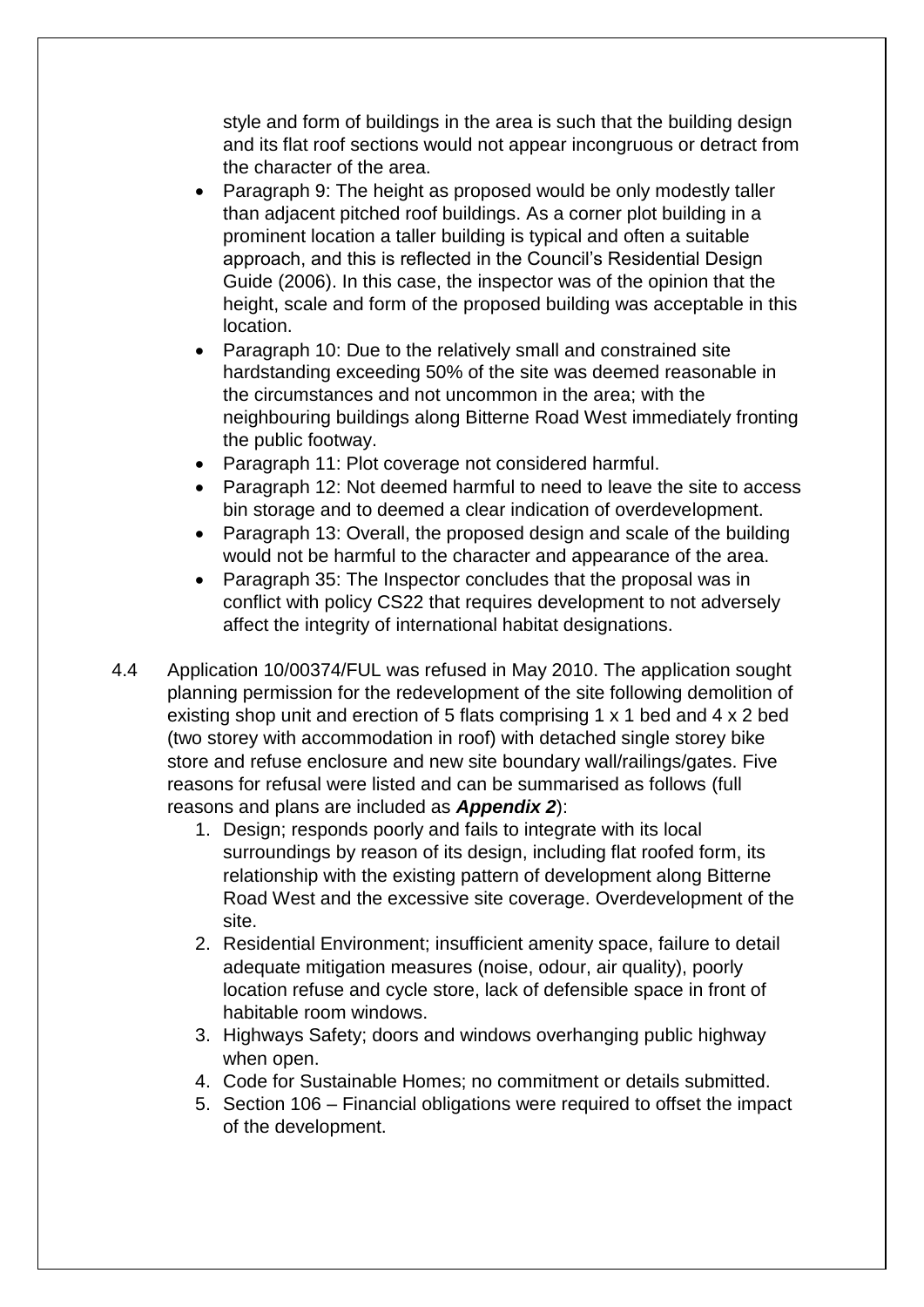- 4.5 05/00184/OUT Redevelopment of the site by the erection of a two-storey building comprising four flats and a commercial retail unit (outline application for means of access and siting). Conditionally Approve.
- 4.6 930240/E Erection of a first floor to form self-contained flat with ground floor extensions – Refused, April 1993, refusal reasons included: overdevelopment, coverage of site, lack of amenity space, out of character and insufficient parking.

### **5. Consultation Responses and Notification Representations**

5.1 Following the receipt of the planning application a publicity exercise in line with department procedures was undertaken which included notifying adjoining and nearby landowners and erecting a site notice 02.04.2021**.** At the time of writing the report **9 representations** have been received from surrounding residents as well as comments against from former Ward Councillor Keogh and comments in favour from Ward Councillor Bell. The following is a summary of the points raised:

## 5.2 **Poor design/out of character with the surroundings – design has not sufficiently improved.**

#### **Response:**

*The position of the building on a corner and in an area with varied style and form provides scope for variety of design. The appeal inspector judged the previous contemporary design to not be harmful within this varied context. The proposed design does not move sufficiently far from the appeal scheme to justify refusal.*

5.3 4 storey height is too tall. **Response:**

### *The inspector has pointed out that as a corner plot in a prominent location a taller building is acceptable. The Council's Residential Design Guide also indicates that taller buildings can be used to create visual focus at a corners or at the end of a street. The Council's Design Officer agrees that this form of development is acceptable.*

### 5.4 **Overlooking/neighbouring privacy. Response:**

*The layout of the flats means that habitable room windows will not face directly towards neighbouring residential properties or gardens. A privacy screen is proposed on the side of the raised terrace to prevent overlooking impacts from this external area. The distance between the building and the rear of number 1 Athelstan Road is approximately 29m*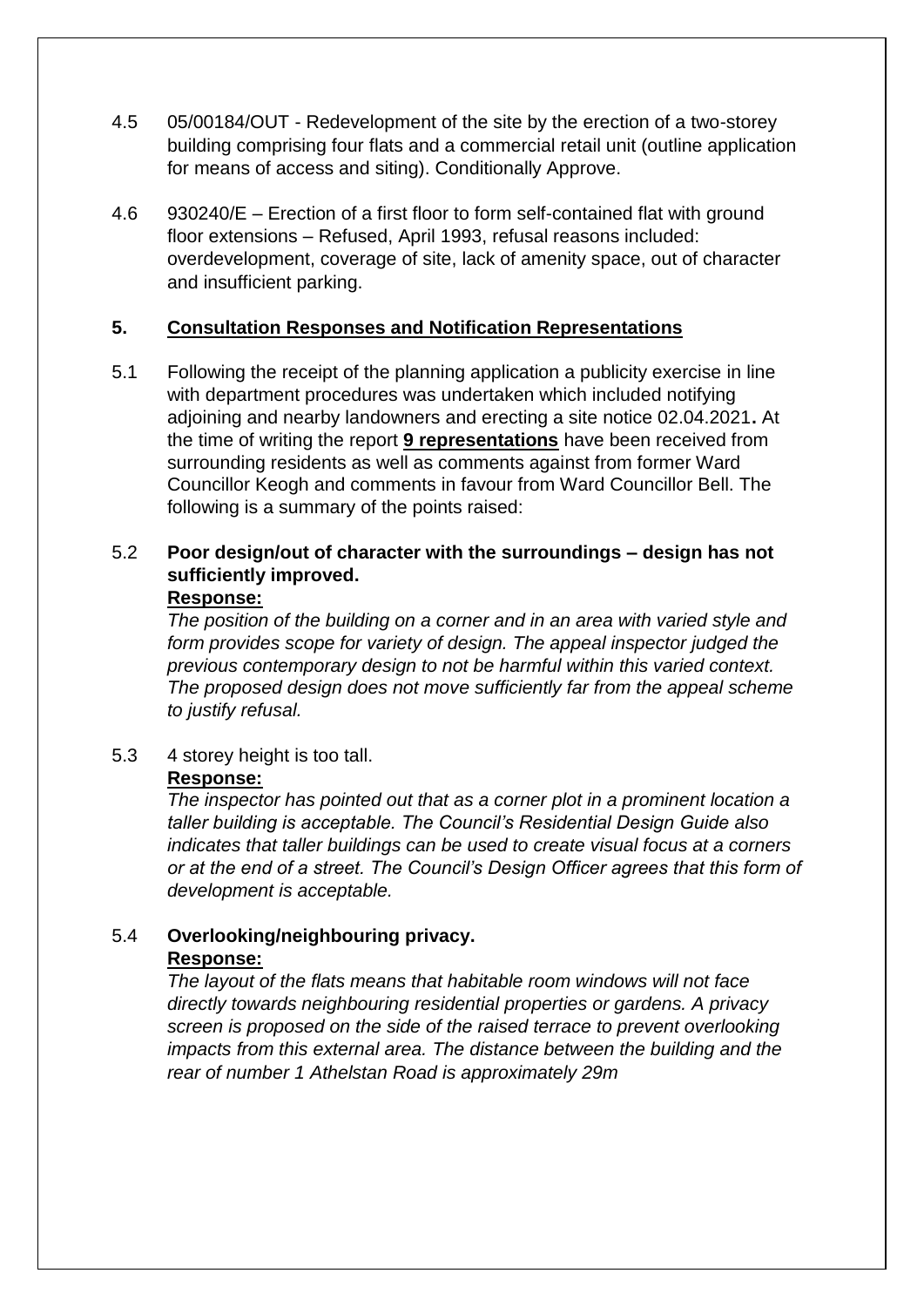## 5.5 **Noise from terrace and at shift changeover. Response:**

*The Local Planning Authority must plan for reasonable behaviour and provided that residents behave reasonably there is no reason to refuse the application on the basis of noise generation. Shift changes are not expected to be a loud operation and the accommodation will be staffed 24/7.*

## 5.6 **Location is unsuitable to provide accommodation for adults with learning disabilities.**

### **Response:**

*Each individual would have a specific risk assessment to inform their individual care package which is managed through separate legislation. It would then be the responsibility of the registered care provider to ensure that the residents are cared for in accordance with the care plan in the interests of safety and security.* 

#### 5.7 **Greater intensity of use than existing. Response:**

*Planning policies seek the maximum use of derelict, vacant and underused land for residential development and intensification is not in itself harmful. The applicants are keen to maximise the site's potential and contribute towards meeting a housing need for vulnerable adults.*

#### 5.8 **Increased potential for vehicles to unlawfully park on and therefore block the rear access to 186 – 194 Bitterne Road West. Response:**

*This is a civil matter to be resolved outside of the planning system and enforced by the Police.*

## 5.9 **Highways danger/obstruction when servicing of the proposed residential units.**

### **Response:**

*There is currently space at the rear of the site for a vehicle to park for servicing purposes. The proposal includes a space on site to ensure that servicing can still occur from the site.*

## 5.10 **Highways Safety – sightlines from vehicular access to rear of properties 186 – 194 Bitterne Road West and addition of new dropped kerb.**

### **Response:**

*Amended plans have been received following which no objection is raised by Highways Development Management on the basis of proposed sightlines and larger parking area for a single vehicle which will make manoeuvring into and out of the space more convenient and therefore also safer.*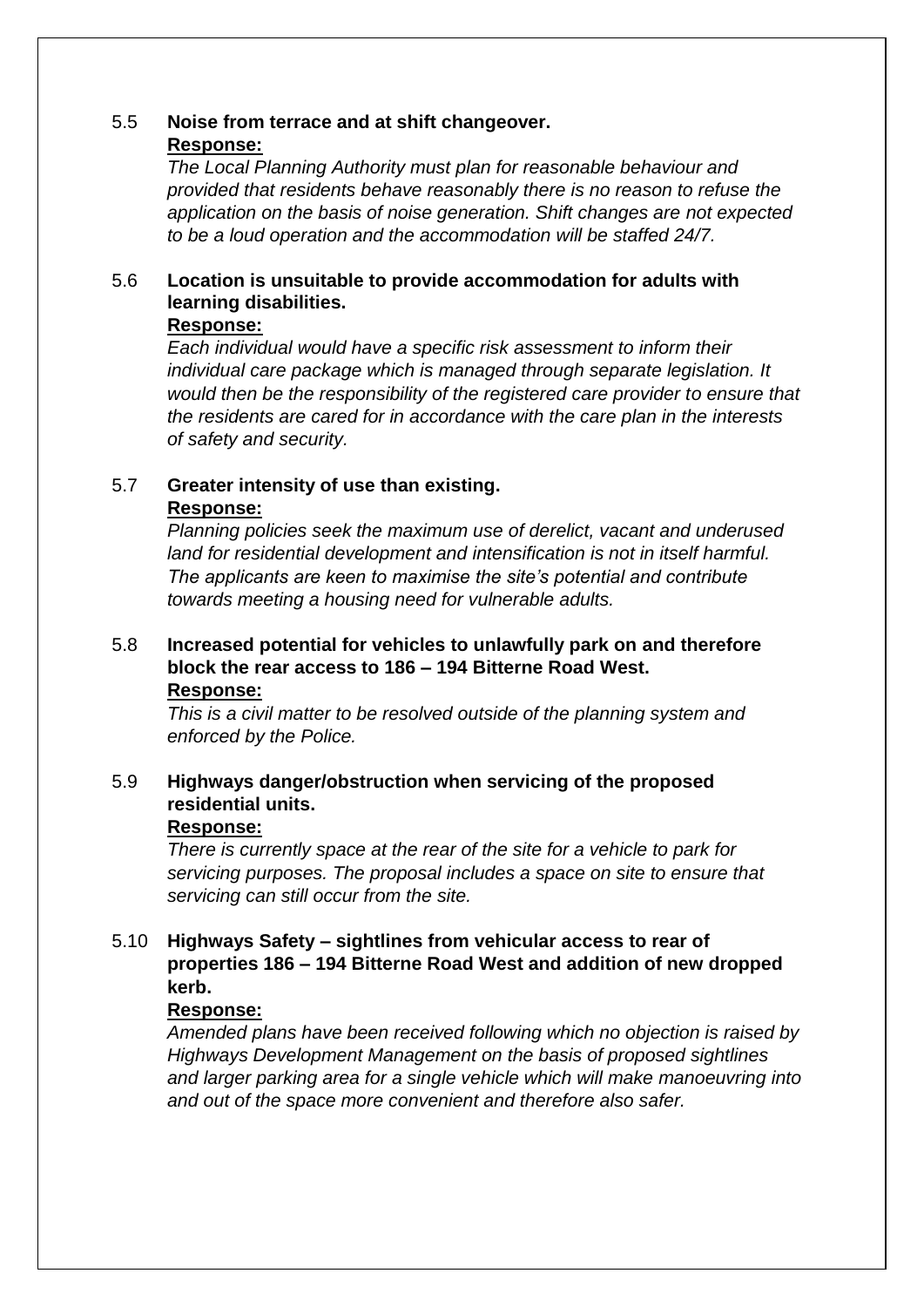5.11 **Increased traffic generally as a consequence of the development. Increased parking pressure and poor survey work with unrealistic parking locations considered, carried out at inappropriate times of the day; and pre-pandemic (less people now driving to work so greater parking demand).**

### **Response:**

*The proposal is unlikely to result in a significant increase in road traffic especially given that the residents will not be car owners. Staff would have access to the onsite car parking space which would need to be managed to also accommodate servicing when needed. Staff would also have access to cycle storage. Access to public transport is available nearby, reliance on private vehicles in this location is not necessary for access to public services and amenities. It is not anticipated that more than 3 staff would be on site at any one time with less being needed for overnight supervision. Family members may also visit the residents however they are likely to have the option of visiting by pubic and sustainable modes of transport. The submitted transport note and parking surveys provided show that there are up to 59 spaces available on street parking spaces within the assessment area.*

## 5.12 **Construction – Disturbance on the public highway (roads and footpath) & noise.**

### **Response:**

*A construction environment management plan can be added to control parking of construction related traffic and location of construction compound. Planning conditions can be used to prevent construction at unreasonable hours. Construction would have a short-term impact only, so it is unreasonable to refuse the development on this basis.*

#### 5.13 **Construction – Damage to the highway. Response:**

*associated with this development.*

*The Highways Act includes provisions for securing works to remedy damage by a third party. The legal agreement will also secure a highways condition survey to guard against damage to the highway from construction traffic* 

# 5.14 **Use of public land.**

### **Response**

*From the information available to the Planning Department it is clear that no public land is required to form the application site.* 

## 5.15 **Environmental Health issues in neighbourhood with limited enforcement**

### **Response**

*Enforcement of environmental health legislation regarding noise and odour is not a material planning consideration to be considered as part of this application.*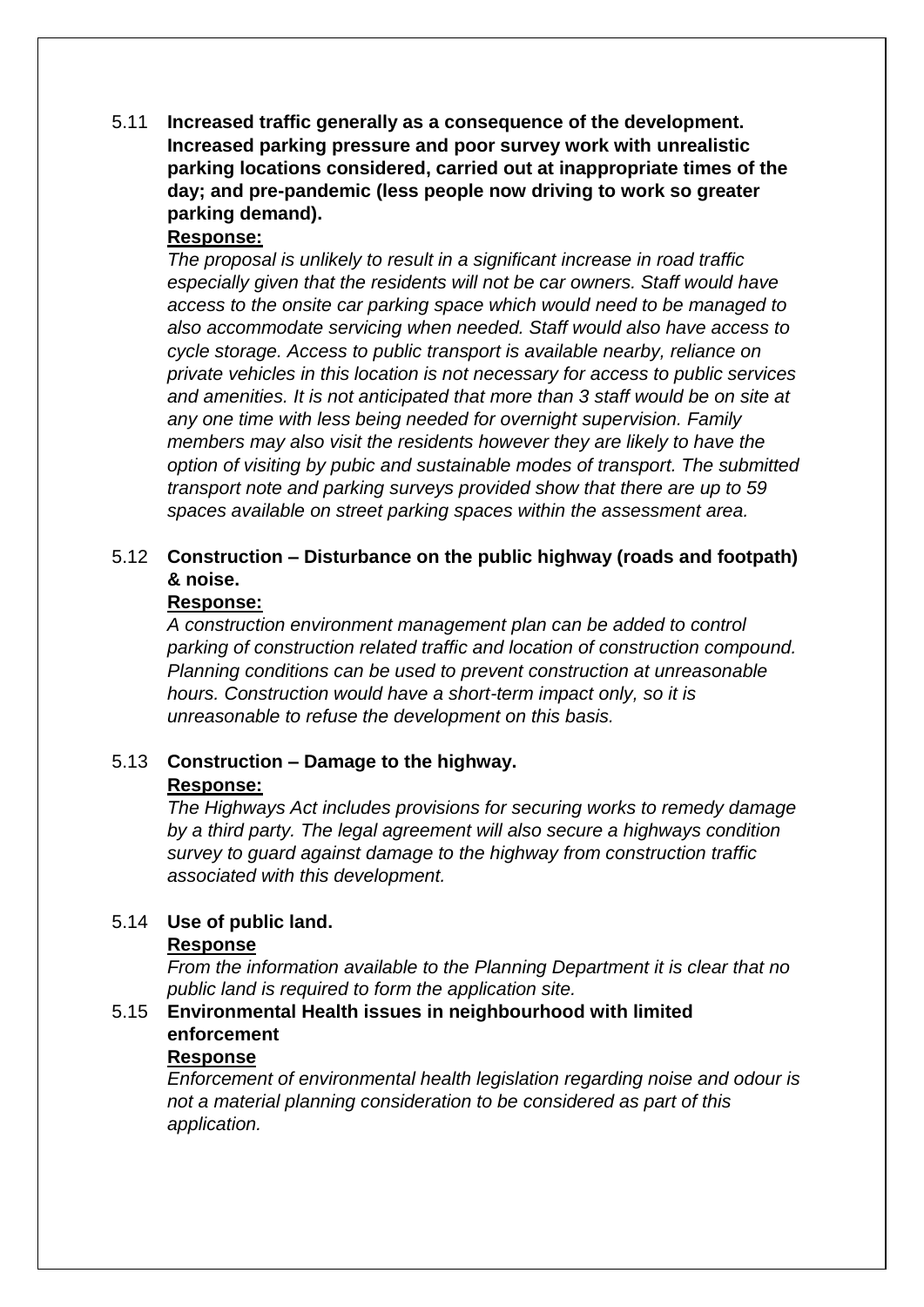### 5.16 **Anti-social behaviour exacerbated by construction Response**

*Separate legislation is used to manage anti-social behaviour.*

## 5.17 **If the accommodation changes to house criminal offenders' crime would increase.**

### **Response.**

*Planning permission cannot be refused for this reason.*

## 5.18 **Compromising telephone exchange boxes and a gas sub-station. Response.**

*Planning permission cannot be refused for this reason. Any utilities which encroach cross the site will need to be safeguarded or diverted.*

## 5.19 **Air pollution for residents on the roof terrace**

### **Response.**

*No objection has been raised from the Council's Environmental Health Team. The terrace is positioned away from Bitterne Road West and the Air Quality Management Area. In addition, pollution levels disperse with height and the terrace proposed is at 3rd floor level. The previous application was not refused on air quality grounds.* 

## 5.20 **Former Cllr Keogh**

- Objection for the following reasons:
- The building is over bearing in terms of its appearance, bulk and height. It clearly is too big for the footprint.
- The design of the building is out of character with the other buildings in the area.
- Increase the pressure on on-street parking in the area.
- Overlooking gardens on Athelstan and Garfield.
- Difficult access to car parking space near to BT box.

# 5.21 **Cllr Bell**

In Support for the following reasons:

- The height of the proposed building is slightly higher than the immediately neighbouring properties, but there is a precedent in that vicinity for slightly higher buildings.
- The designs look visually appealing and certainly appropriate for that busy junction.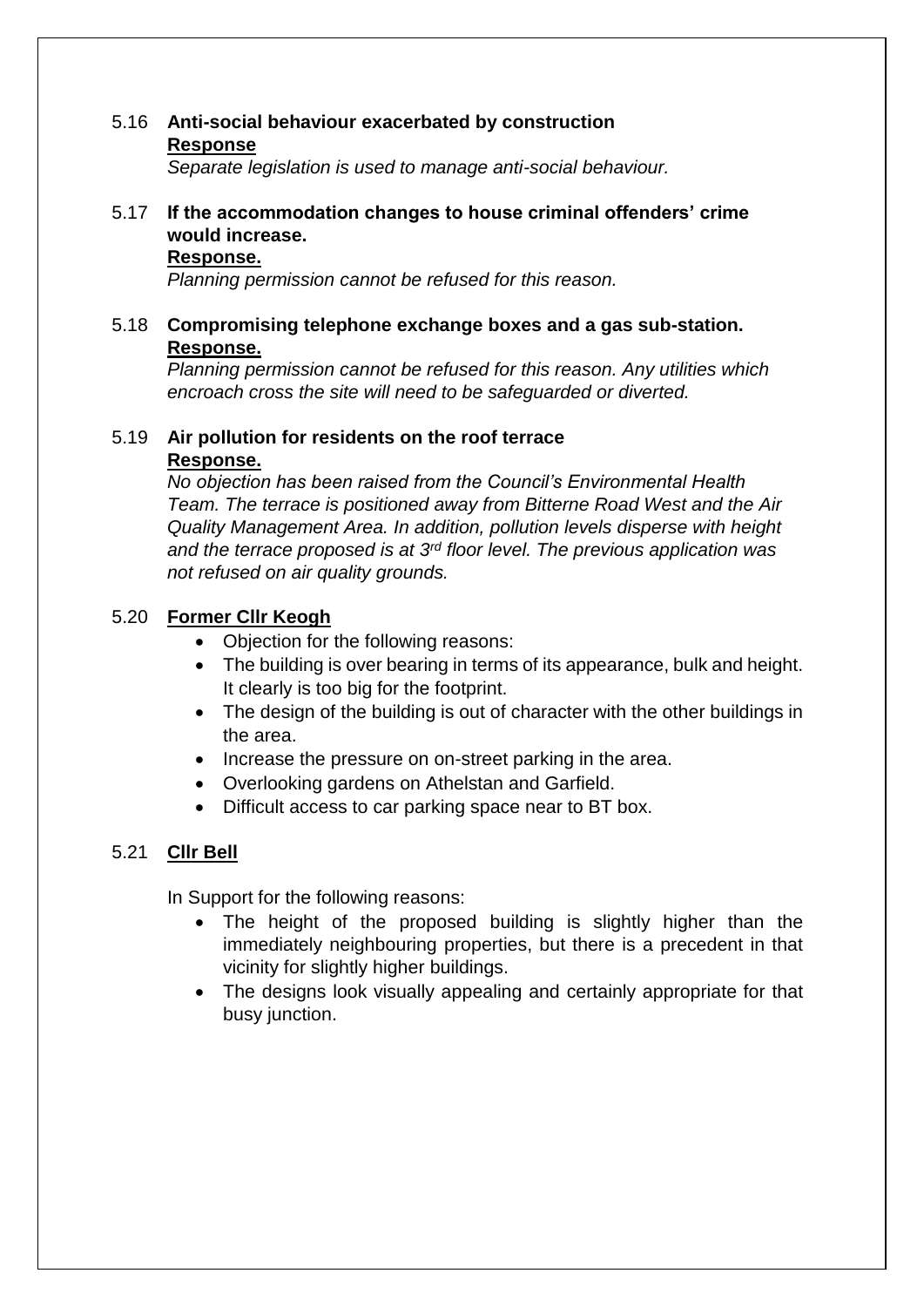# **Consultation Responses**

| 5.22 | <b>Consultee</b>                            | <b>Comments</b>                                                                                                                                                                                                                                                                                                                                                                                                                                                                                                                                                                                                                                                                                                         |
|------|---------------------------------------------|-------------------------------------------------------------------------------------------------------------------------------------------------------------------------------------------------------------------------------------------------------------------------------------------------------------------------------------------------------------------------------------------------------------------------------------------------------------------------------------------------------------------------------------------------------------------------------------------------------------------------------------------------------------------------------------------------------------------------|
|      | Adult<br>Housing,<br><b>Social Care</b>     | Support given for the proposal.<br>Each resident will have a personalised care plan<br>produced as result of a detailed risk<br>assessment.<br>Care plans will detail level of supervision<br>needed on a day to day basis.<br>Staff will be on site 24 hours a day, 7 days a<br>week.<br>The accommodation would be staffed by<br>registered care providers and managed through<br>Southampton City Council & Southampton City<br>Clinical Commissioning Group; through Adult<br>Social Care.<br>Plans have been assessed by SCC Learning<br>Disabilities Occupational Therapist who agrees<br>that the needs of some of the potential residents<br>can be met be the proposed scheme including<br>the raised terrace. |
|      | Archaeology                                 | No objection subject to conditions.                                                                                                                                                                                                                                                                                                                                                                                                                                                                                                                                                                                                                                                                                     |
|      | <b>CIL Officer</b>                          | The development is CIL liable.                                                                                                                                                                                                                                                                                                                                                                                                                                                                                                                                                                                                                                                                                          |
|      | Ecology                                     | No objection, support the design which includes a<br>green wall the green, apply recommended conditions.                                                                                                                                                                                                                                                                                                                                                                                                                                                                                                                                                                                                                |
|      | Contamination                               | No objection subject to recommended conditions                                                                                                                                                                                                                                                                                                                                                                                                                                                                                                                                                                                                                                                                          |
|      | Environmental<br>Health, noise and<br>odour | No objection subject to the recommendations set out in<br>the Noise Impact Assessment and Air Quality & Odour<br>Assessment.                                                                                                                                                                                                                                                                                                                                                                                                                                                                                                                                                                                            |
|      | Environmental<br>Health,<br>Air<br>Quality  | The ground floor isn't a relevant receptor and due to<br>the drop off in concentrations with height. Air quality<br>objectives are met on the ground floor façade by a<br>'wide margin', air quality is not likely to be significantly<br>harmful at upper floor levels.                                                                                                                                                                                                                                                                                                                                                                                                                                                |
|      | Highways<br>Development<br>Management       | Amended plans have been received to improve the car<br>parking layout and has resulted in objections being<br>removed. It is deemed that there will be no significant<br>change in terms of highways safety. Apply<br>recommended conditions.                                                                                                                                                                                                                                                                                                                                                                                                                                                                           |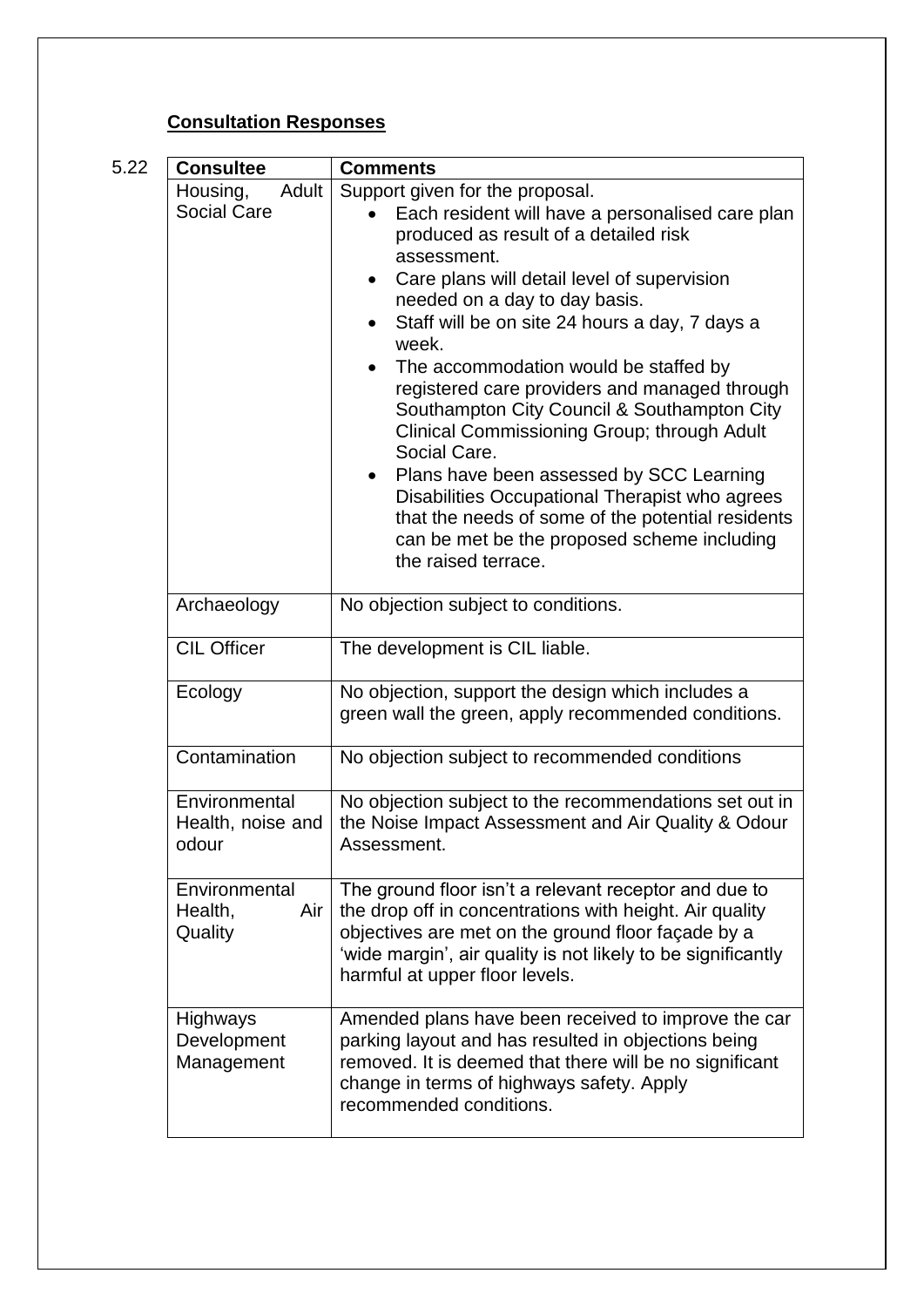| Sustainability             | Welcome the inclusion of a living wall which will help<br>improve the air quality and appearance at this busy<br>junction. Detail of the system and its maintenance           |
|----------------------------|-------------------------------------------------------------------------------------------------------------------------------------------------------------------------------|
|                            | should be controlled including irrigation which primarily<br>should be provided by rainwater harvesting where<br>possible. No objection subject to recommended<br>conditions. |
| Southern Water             | No objection subject to recommended conditions &<br>informatives.                                                                                                             |
| Urban<br>Design<br>Manager | No objection raised to the design or height proposed.                                                                                                                         |

## **6. Planning Consideration Key Issues**

- 6.1 The key issues for consideration during the determination of this planning application are:
	- the principle of the development including specialist housing provision;
	- the impact of the design of the building on the character of the area;
	- the quality of the residential environment produced for prospective residents;
	- the impact on the amenities of neighbouring and surrounding residents;
	- highways safety, car parking and access for servicing.
	- Mitigation of direct local impacts
	- Air Quality and the Green Charter

### Principle of the development including specialist housing provision

6.2 The scheme would make efficient use of previously developed land to provide five additional homes for adults with learning disabilities along with shared space at the ground floor which will also include a staff office, thereby assisting the Council in meeting its housing requirements of 16,300 homes to 2026, which includes need for specialist accommodation for persons with disabilities. The proposal incorporates five no. one-bedroom flats proposed to be managed by the City Council Housing Team as specialist accommodation within the C3 (dwelling houses) use class. Policy H2 of the Local Plan encourages the maximum use of derelict, vacant and underused land for residential development. Policy CS5of the Core Strategy states that for medium accessibility areas net density levels should generally accord with the range for density of between 50 and 100 dwellings per hectare for new residential development. The area of the site proposed for development is 0.016 hectares. With five dwellings the density would be 312 units per hectare which whilst falls well above the range set out above, also needs to be tested in terms of the merits of the scheme as a whole which will also consider site constraints, design response, and access to public services and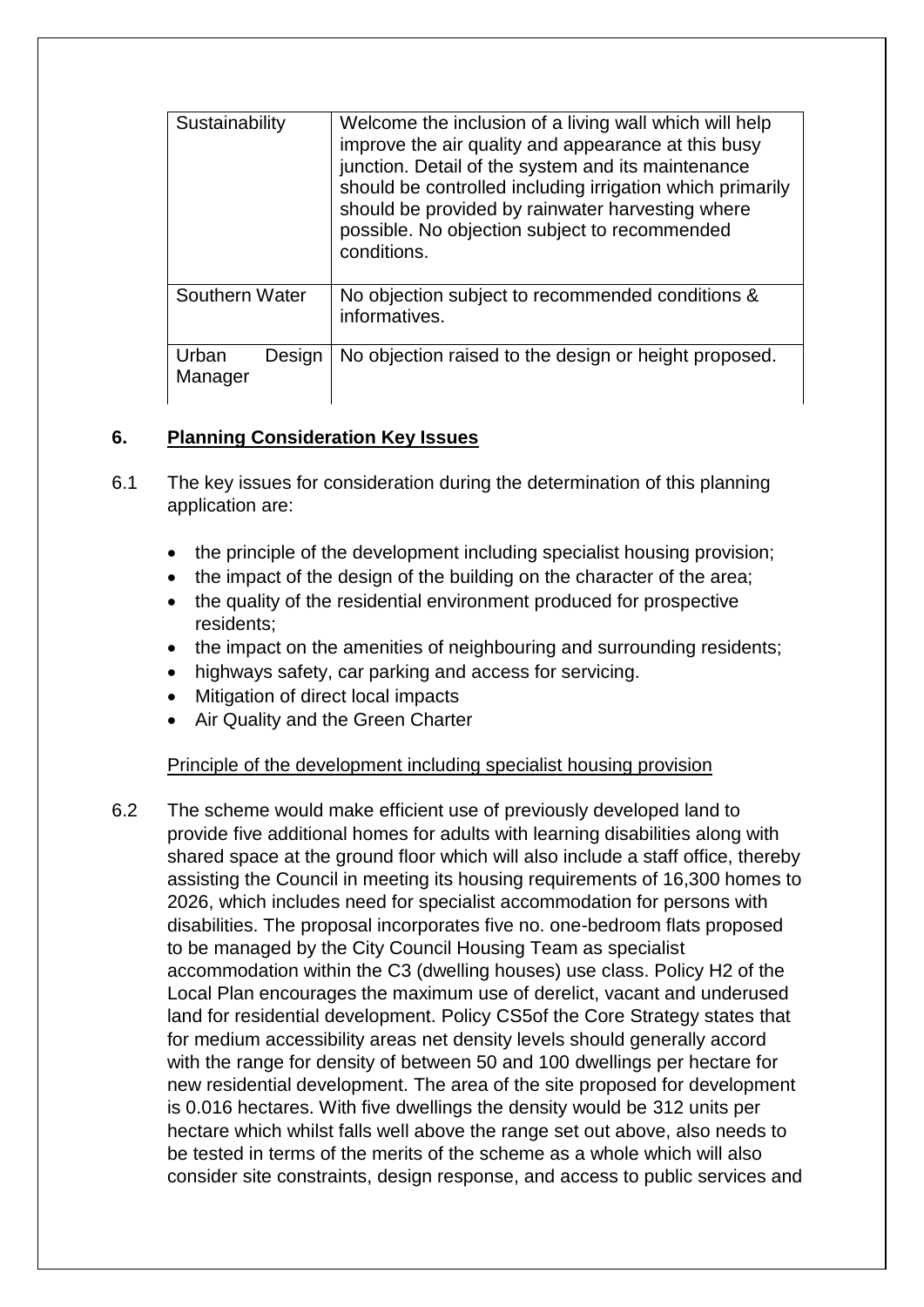amenities, including Bitterne Train Station which is 0.1 mile to the north east. This is discussed in more detail below.

- 6.3 In terms of the proposed housing type there is an identified deficiency of specialist accommodation for adults with learning disabilities in the city which is accessible, adaptable and purpose built; and which have extensive communal areas and open space for citizens who require medium to high level of care. As a result, many of the residents have to be housed outside of the city at greater cost and often in isolation or greater distance from family members. Lack of purpose-built accommodation also leads to poor quality housing being used and greater burden on the local authority through the economy that grouping residents together can bring. The proposal would allow residents to enjoy a more independent life at the same time as having support available close by. The proposed purpose-built accommodation in this location has been deemed suitable for adults with learning disabilities by the council social workers and occupational therapists. Management arrangements would be put in place to ensure the living environment and location is safe for residents of this specialist accommodation,
- 6.4 The use is not opposed in principle having taken into account the land use designation for the site and relevant planning policies and is supported by policy CS16 that seeks an improvement of, and an increase in, the provision of homes for senior citizens and disabled people of all ages.

### Impact of the design of the building on the character of the area

- 6.5 The proposal remains a significant improvement over the previously refused 2010 scheme and remains contemporary in form so retains similarities in style to the successful 2018 appeal scheme (18/00358/FUL), which the inspector did not oppose on the grounds of design or scale; along with the scheme approved by panel on the 12th March 2019 (18/02272/FUL).
- 6.6 When compared to both the appeal scheme (18/00358/FUL) and the approved scheme (18/02272/FUL) the main change to the proposal is the increase in accommodation proposed across four storeys of accommodation rather than three. The result is an increase in height and depth/footprint on upper floors of the building. These changes are summarised in the two tables below to aid comparison: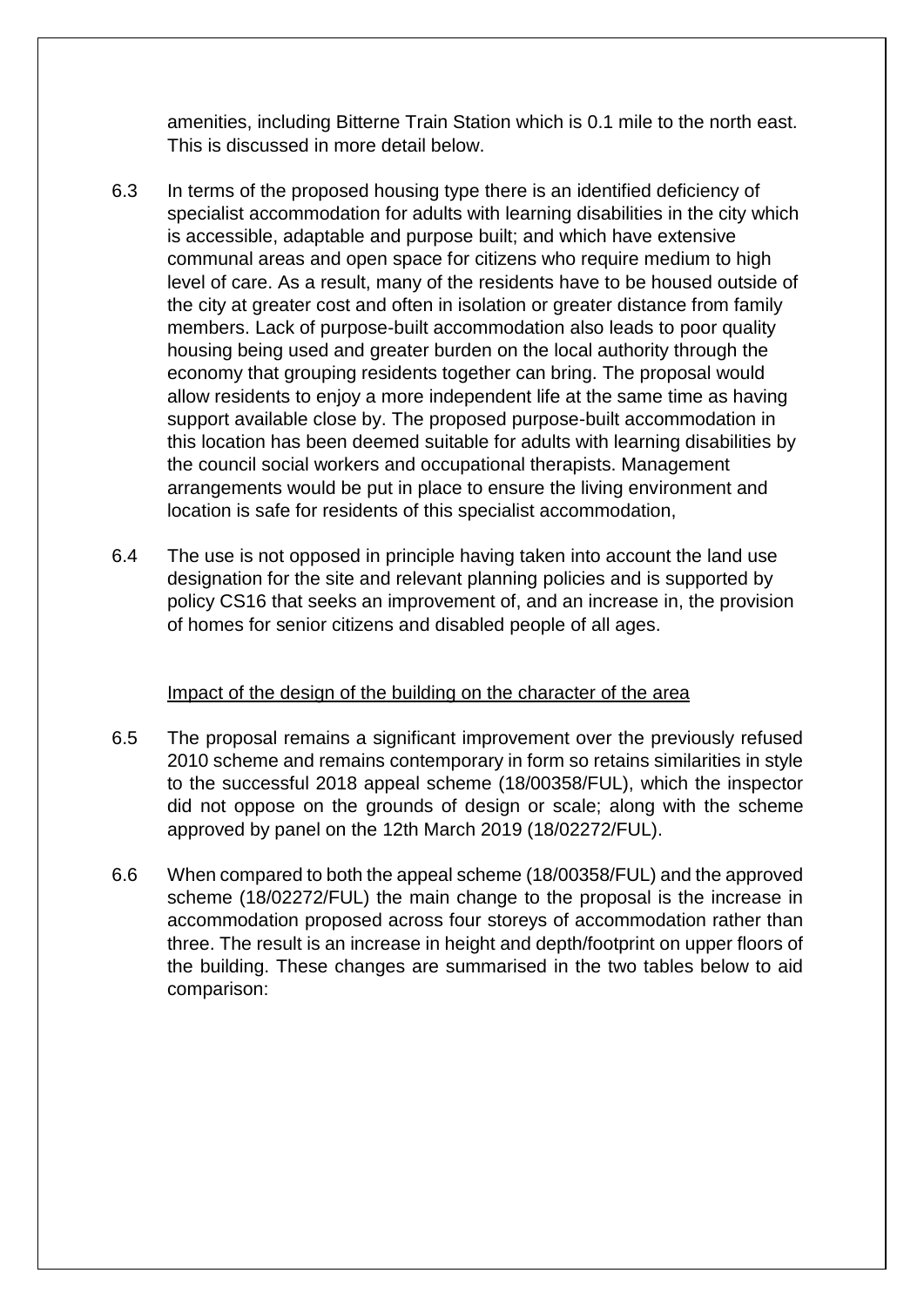| 6.7 | Height measurements                                      |                  | <b>Difference</b><br>from proposed<br>height<br>max<br>(10.8m) | <b>Difference</b><br>from proposed<br>max<br>eaves<br>height (8.6m) |
|-----|----------------------------------------------------------|------------------|----------------------------------------------------------------|---------------------------------------------------------------------|
|     | Appeal<br>scheme<br>18/00258/FUL (maximum)               | 9.5 <sub>m</sub> | 1.3 <sub>m</sub>                                               | $-0.9m$                                                             |
|     | Appeal<br>scheme<br>18/00258/FUL<br>(lower roof section) | 8.8m             | 1.9 <sub>m</sub>                                               | $-0.2m$                                                             |
|     | scheme<br>Approved<br>18/02272/FUL                       | 8.7 <sub>m</sub> | 2.1 <sub>m</sub>                                               | $-0.1m$                                                             |
|     | (186)<br>Neighbours<br>ridge<br>Bitterne Rd West)        | 8.8m             | 2m                                                             | $-0.2m$                                                             |
|     | (186)<br>Neighbours<br>eaves<br>Bitterne Rd West)        | 6m               | 4.8m                                                           | 2.6 <sub>m</sub>                                                    |

| 6.8 | Footprint measurements (in sq.m)                                                |     | <b>Difference</b><br>from<br>proposed footprint at<br>1 <sup>st</sup> and 2 <sup>nd</sup> floors<br>(125sq.m) |
|-----|---------------------------------------------------------------------------------|-----|---------------------------------------------------------------------------------------------------------------|
|     | Appeal<br>scheme<br>18/00258/FUL 1st<br>floor<br>including terrace              | 122 | 3                                                                                                             |
|     | Appeal<br>scheme<br>18/00258/FUL, $1st$ floor not<br>including terrace          | 105 | 20                                                                                                            |
|     | Approved scheme<br>18/02272/FUL, 1 <sup>st</sup> floor<br>including balcony     | 110 | 15                                                                                                            |
|     | Approved scheme<br>18/02272/FUL, 1 <sup>st</sup> floor not<br>including balcony | 84  | 41                                                                                                            |

6.9 In terms of design the proposal now seeks to enclose space that was an open first floor terrace under application 18/00258/FUL (dismissed at appeal). The same area of the site (to the rear of the main Bitterne Road West elevation and adjacent to Athelstan Road) was approved as a semi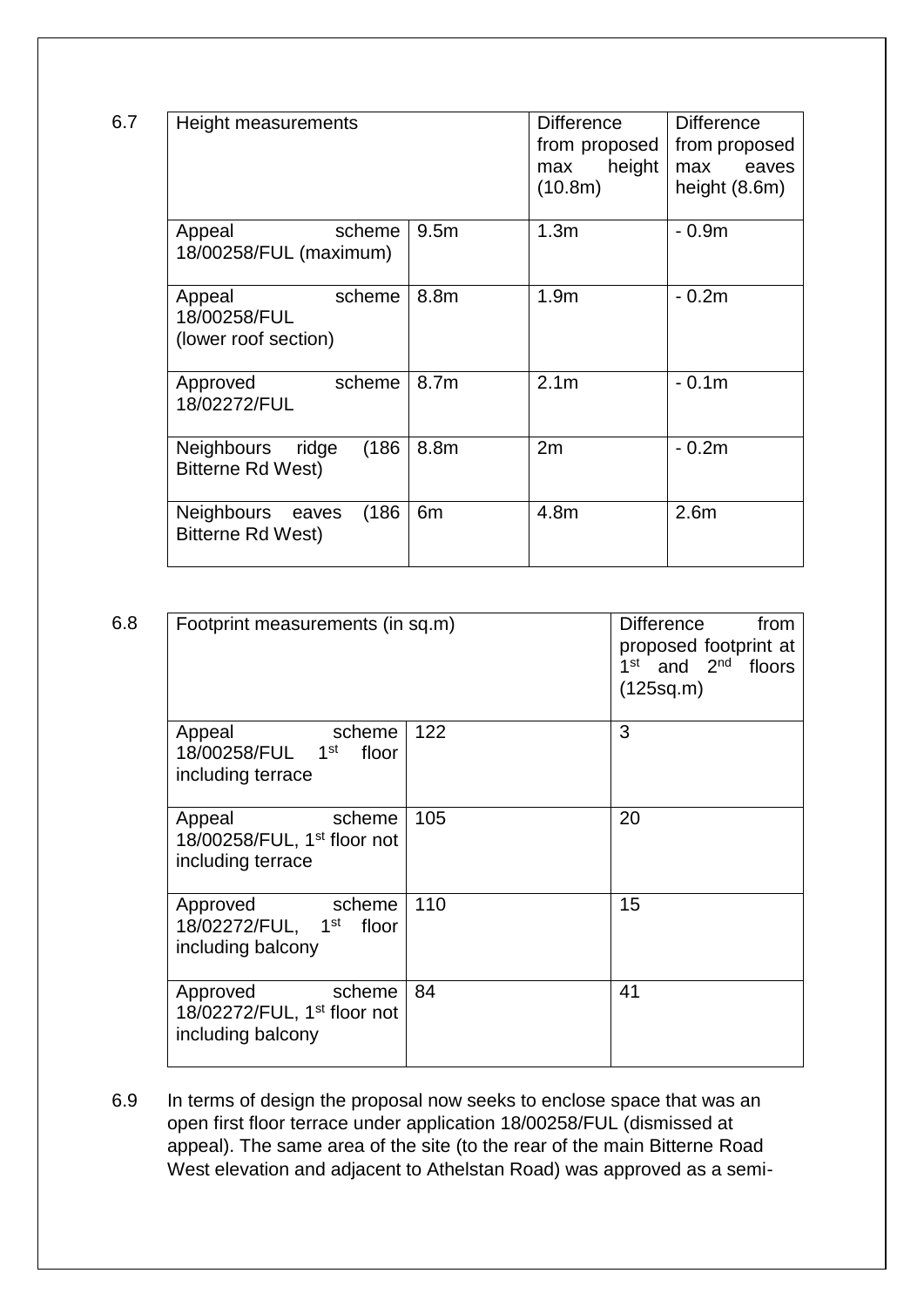enclosed terrace at first floor level and open terrace at second floor level under application 18/02272/FUL. The current form, whilst also creating an undercroft at ground floor, is followed by two floors of accommodation above with a roof terrace now at third floor level.

- 6.10 The design of the building now includes a mix of both mansard and flat roof which is similar to the appeal scheme 18/00258/FUL. Similarly, the materials proposed and site coverage also share characteristics with the appeal scheme whereby the footprint significantly exceeds 50% of the site and there is a mix of contemporary materials proposed which in this case includes a mix of red multi facing brickwork, metal infill panels, aluminium window frames and doors; and green planted wall to provide a prominent design feature on the corner.
- 6.11 As previously noted in the report to Planning Panel associated with approved scheme 18/02272/FUL, the unusual shape and corner position of the site makes it difficult to directly reflect the appearance of properties on Bitterne Road West and, therefore, allows for some flexibility in design terms. The appeal inspector, when determining application 18/00258/FUL, also considered that in this circumstance it is reasonable to allow the development that exceeds 50% of the site due to the site's relatively small size, constrained nature and position in the middle of an urban area. The proposed plot coverage (122sq.m measured at first floor [including the terrace]) was therefore not deemed to be harmful to the character of the area and it was judged to provide a suitably efficient use of this plot. Likewise, when approving application 18/02272/FUL the Planning Panel judged the footprint of 110sq.m (measured at first floor) to also be acceptable. The proposal seeks a maximum footprint of 125sq.m which would be 15sq.m more than the approved scheme and 3sq.m more than the appeal scheme (when taking the terraces into account). When not taking the terraces into account the differences are 41sq.m and 20sq.m respectively.
- 6.12 In terms of height the Planning Panel have previously approved a scheme (18/02272/FUL) that had a maximum height of 8.7m which is 0.1m lower than the neighbour at 186 Bitterne Road West. The appeal inspector has also considered that a building measuring 9.5m on the corner and stepping down to 8.8m adjacent to 86 Bitterne Road West is also acceptable. This equates to being 0.7m taller than the neighbour at number 86 at the corner and where the appeal scheme stepped lower its height would have matched that of the neighbour.
- 6.13 When coming to a conclusion on the basis of the proposed height of the building the inspector considered that the height at 9.5m '*would be only modestly taller than adjacent pitched roof buildings. Furthermore, as a corner plot building in a prominent location a taller building is typical and often a suitable approach, and this is reflected in the Council's Residential Design Guide (2006)*'. As such the Inspector judged that the building would have a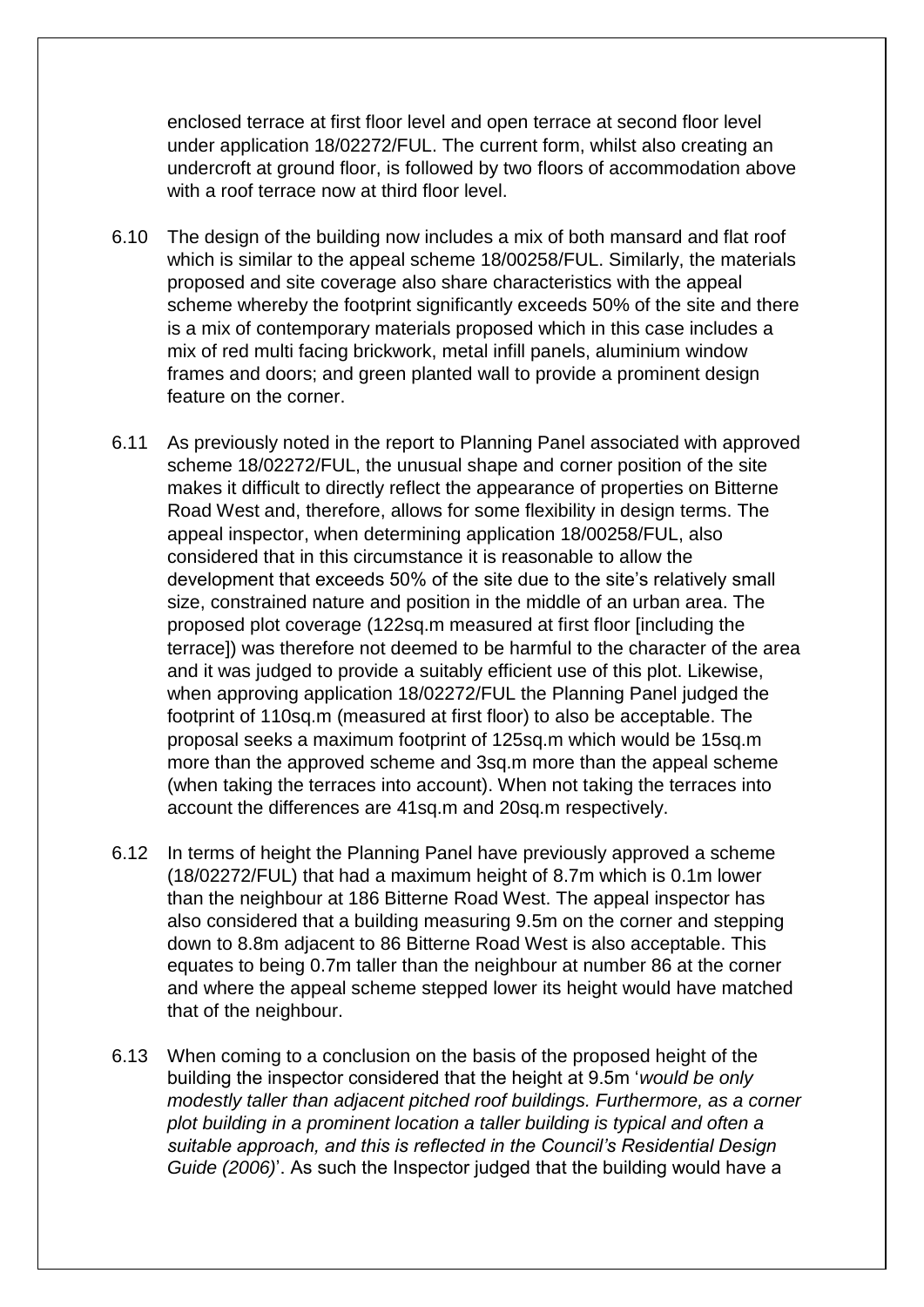height and scale that is acceptable in this location.

- 6.14 The proposed building, in comparison, would measure 2m taller than the neighbour at number 86 Bitterne Road West. This is also deemed to be fairly modest when considering the overall height of both building; and because it would only be an additional 1.3m taller than the appeal scheme.
- 6.15 Support is also given to the proposed additional height of the building after having regard to the guidance set out in the Council's adopted Residential Design Guide, as mentioned by the inspector, that allows taller buildings to be considered at street corners. The guidance goes on to state that '*Taller buildings can be used to create a visual focus at a street corner and an opportunity for mixed use and a focus for increased activity'; and 'Each street, providing it is in character with the local area, should have a visual focus at the corner or end of a street that gives it a unique identity and a focus for increased vitality and activity' and, 'this can take many forms such as …'A building that is taller or larger in scale and proportion than the general scale and proportion of development in the street;'.*
- 6.16 In seeking to substitute the previous scheme for the current proposal the architect has aimed to create a positive and attractive marker building on this major junction that is positioned adjacent to one of the main east west routes into and out of the city. Officers have no objection to the resulting design.
- 6.17 In addition, the design seeks to lessen the visual impact of the change in building heights from 186 Bitterne Road West up to the proposed block by employing a mansard roof design adjacent to the neighbour, the eaves of which would be 8.6m in height and so would be 0.2m lower than the maximum height of 186 Bitterne Road West. The architect has also chosen to change the layout and shape of windows in the section of building closest to the neighbour with the aim of creating a smoother visual transition from building to building. The inspector has also acknowledged that there is no consistent architectural style in the area and describes the area as having a varied style and form of buildings. The proposed building therefore, in terms of its architectural style, is judged to be acceptable as it follows the two previous schemes by also having a modern appearance, with a key feature being the curved front elevation which would also now be enhanced by a living green wall, the specification of which has been submitted with the application. As such the building would similarly respond to the corner plot location of the site and the bend in the highway to the front. The design also retains variety and articulation to the proposed elevations, which add interest to the proposed building's appearance. The use of the terraces would also be in keeping with this design approach.
- 6.18 Taking all of the above into account, and whilst design tastes may vary, in this instance officers agree with the applicant that the proposal would be acceptable in design terms; including the characteristics of bulk, mass and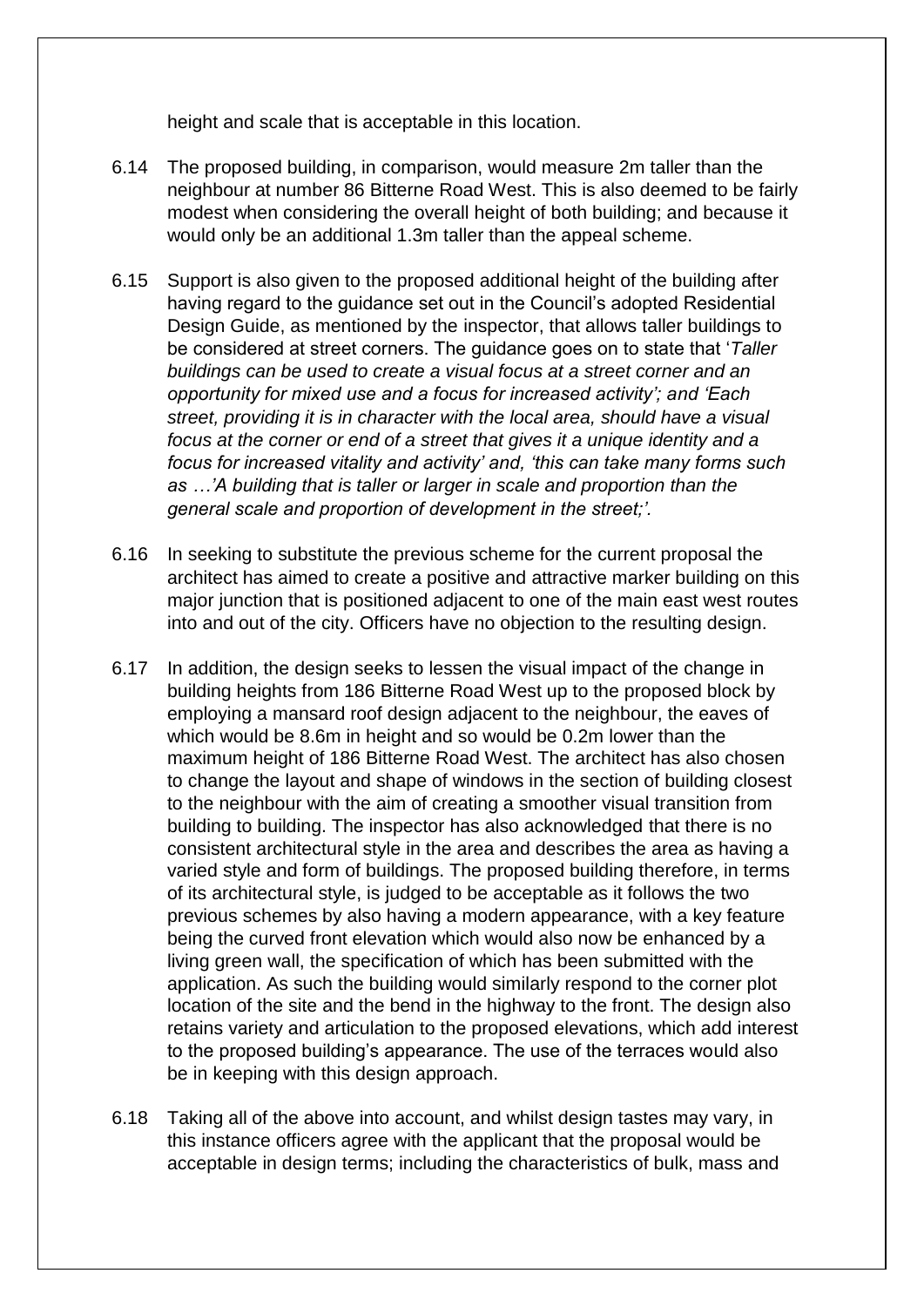overall height. The principal reason is the corner location which allows for buildings that are larger than buildings found typically in the area. The building would also not be significantly taller than the neighbouring building and the design seeks to create a sensitive step due to the roof form and window position and style. The proposal would also not be significantly taller than the three storey buildings opposite. The area does have variety and the contemporary architectural style has not been opposed in the past by either the planning committee or the appeal inspector. In addition, the height and style of the building is not opposed by the Council's Urban Design Manager.

6.19 Use of high-quality modern materials will be needed in order to ensure the visual success of the scheme. Materials along with the green wall will be controlled by condition.

#### Quality of the residential environment produced for prospective residents

- 6.20 The proposed residential development is within walking distance of a range of local facilities and services with good access to public transport. Whilst cycling may not be an appropriate form of transport for the residents, staff would be able to also use bicycles and scooters (including e-bikes and escooters) to access local facilities and services; and to travel to the site. In particular there is a small parade of shops close to the application site on Bitterne Road West and there is a larger parade of shops on Bitterne Triangle which is approximately half a mile to the north. Bitterne District Centre is also less than a mile away to the east.
- 6.21 The proposal incorporates a roof terrace measuring 35sq.m for the occupants to share. The roof terrace would be positioned at third floor level and would include a privacy screen to prevent views from being achieved to the east. Whilst the amenity space provided therefore does not accord with the space requirements recommended in the residential design guide given the limited site area, the proposed nature of the occupation and proximity to Riverside Park, half a mile to the north, the quantum of amenity space is considered acceptable. It is also noted that the flats are compliant with nationally described spaces standards and the proposal incorporates a ground floor communal space for all residents and staff to share.
- 6.22 The privacy experienced by residents will be acceptable and natural surveillance of the street is achieved from habitable room windows. The ground floor entrance to the flats is also located so that it will be visible from the street.
- 6.23 Habitable rooms within the proposed buildings will all have good access to outlook, and daylight.
- 6.24 The Council's Scientific officers have not opposed the application which is accompanied by an air quality assessment that takes account of the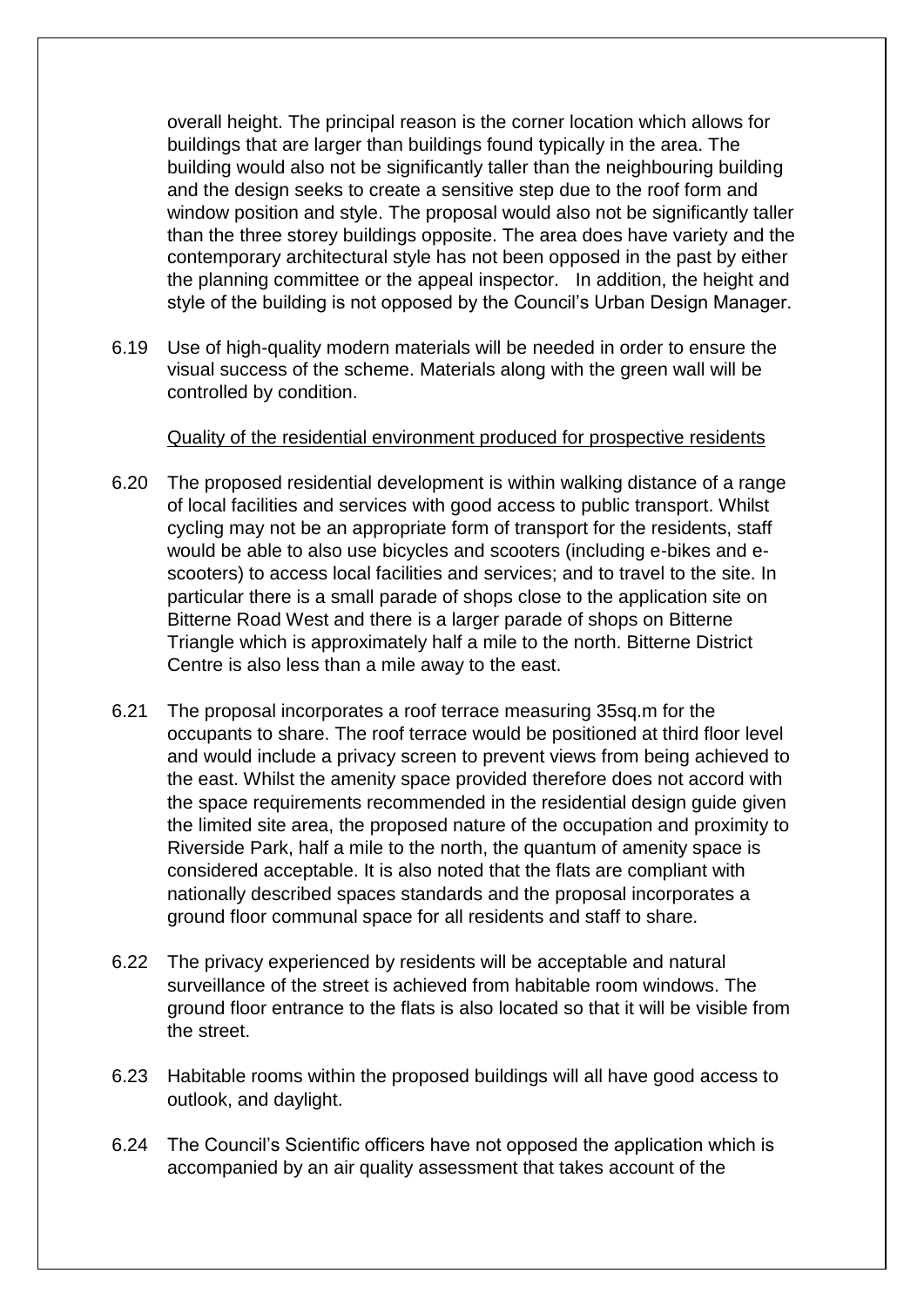proximity of the site to the adjacent the air quality management area. It is noteworthy that air quality improves due to particulate dispersion at greater height so the position of residential at first floor an above is advantageous in this respect. The report and subsequent update identifies that the impacts of local traffic on the air quality for residents living in the proposed development have been shown to be acceptable. The report author has reviewed nationally set standards for air quality and survey data provided by Southampton City Council for this location when compiling the repot. The conclusion to the report does not therefore recommend any mitigation measures in respect of air quality and considers that there should be no constraints to residential occupation at the site, with regard to air quality. The Environmental Health Team agree.

- 6.25 In terms of odour the neighbouring hot food takeaway has a flue which is positioned adjacent to the application site. The impact of the flue on the occupiers of the unit has been mitigated by designing the building so that there are no windows within the flank wall of the building and next to the hot food take away unit. The Air Quality and Odour Assessment concludes that given that odour effects at the proposed development are likely to be negligible, the odour impacts are judged to be insignificant. The Environmental Health Team also agree to this approach.
- 6.26 In relation to the safety and security of the residents with learning disabilities all individuals will have the appropriate level of support when going out in the community, so if there are risks in terms of road safety, their risk assessment will specify the level and type of support required, in order to keep them safe – for a number of potential residents this could mean direct 1:1 support.
- 6.26 In terms of the open space, the Council's Learning Disabilities Occupational Therapist has reviewed the plans and agrees that the needs of some of the potential residents could be met within the proposed roof terrace. It's also unlikely that all residents will use the terrace at the same time, as they will all have a personalised care plan ensuring supervision if necessary. The addition of the downstairs communal space is unusual for this type of specialist accommodation and is considered by our housing team to be a very positive aspect of the proposal which would provide a valuable space for a wide range of possible facilities and activities for the residents to enjoy.

Impact on the amenities of neighbouring and surrounding residents;

6.27 The proposed building is larger than the existing building on the site and as a consequence a greater shadow will be cast by it. The shadow diagram provided by the applicant indicates that in the evening, especially during the winter, neighbouring sites will, in part, be cast in shadow. However, in the summer months when the sun is higher in the sky the impact will be less. Overall the impact is acceptable as the position of the building to the north west of 1 Athelstan Road means that there will be no impact on the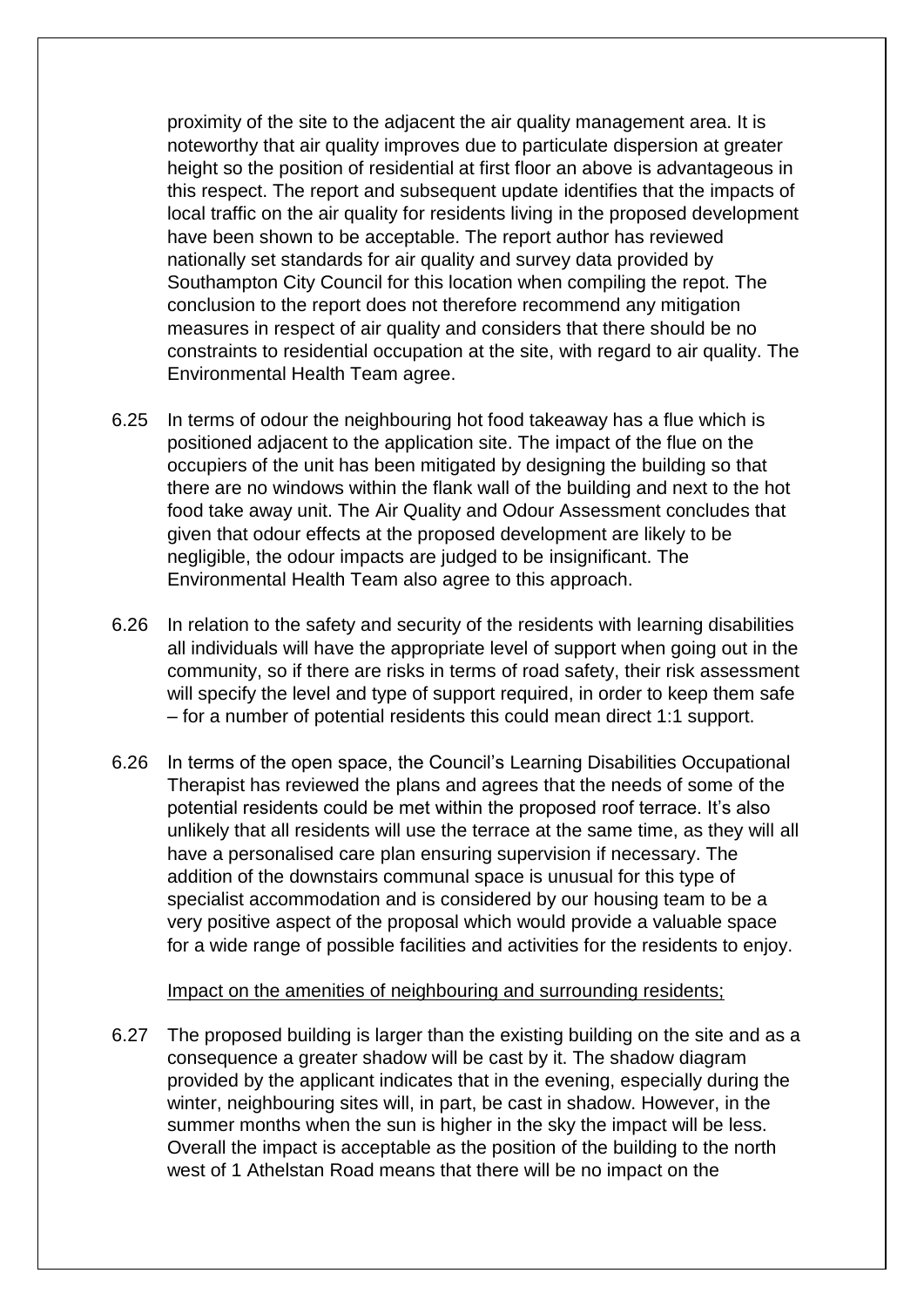occupiers of that property and due to the position to the west of 186 Bitterne Road West there will not be a significant impact throughout most of the day. In addition, the rear of 186 is not used as an amenity space rather it is laid to hard surfacing and used primarily for parking purposes.

- 6.28 The proposal will not harm outlook from habitable room windows of the neighbouring property.
- 6.29 A privacy screen will be used to ensure that neighbouring privacy is not harmed as a consequence of the raised balcony.
- 6.30 Provided that the occupiers of the proposed development behave reasonably neighbours' residential amenity in terms of noise and disturbance will not be significantly harmed.
- 6.31 The rear of the proposed building would be approximately 29m from the closest rear corner of the building at 1 Athelstan Road. The rear garden of number 1 Athelstan Road is also positioned to the south east of the application site meaning that the garden is not in the direct line of sight from the proposed south facing habitable room windows. As such, whilst it acknowledged that some overlooking of the frontage to 1 Athelstand Road may occur at a distance of approximately 15m, the juxtaposition of proposed south facing habitable rooms windows and open edge of the terrace (not screened by privacy screen) is such that no harmful overlooking of the neighbour's garden would take place. Obscure glazing could be used to protect the amenity of the residents within the front garden of 1 Athelstan Road if this is deemed necessary.

#### Highways safety, car parking and access for servicing.

- 6.32 The proposal indicates one dedicated space for parking and identifies that the space will be used for servicing associated with the specialist accommodation. It is noted that the Highways Team are supportive of this approach and have not opposed the scheme. The Highways Team and the case officer acknowledge that servicing occurs from the rear of the site at present with servicing vehicles also parking at the rear. Whilst the proposal does not include turning provision on site existing servicing vehicles are also unlikely to currently be turning on site before re-entering the public highway. It is therefore deemed acceptable to support the current proposal given that the changes are not judged to be significant in terms of highways safety and represents improvements over the current situation as sight lines can be secured by condition.
- 6.33 The site is within a medium accessibility area. The location is well served by public transport and it is not considered that the occupiers of the residential units will be car owners.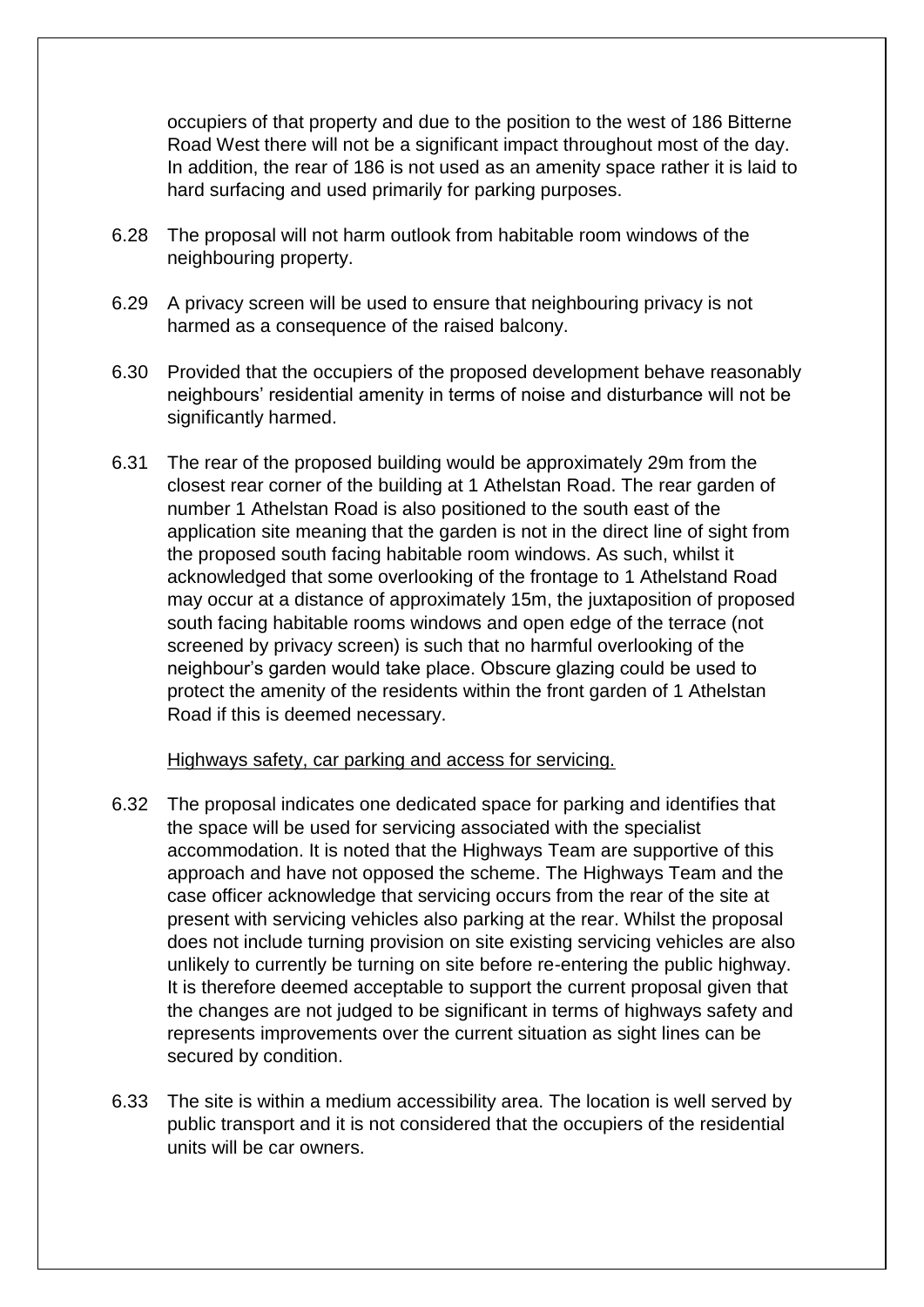- 6.34 Therefore, whilst the adopted maximum parking standards would allow up to two parking spaces per residential unit, the figure is an absolute maximum and sites may not always be capable of delivering more parking. A suitable balance is needed, and SCC standards do allow for car free development. In this particular case one space to serve the development, to be managed by staff for servicing purposes is considered acceptable.
- 6.35 The assessment has been made having also taken account of the submitted car parking surveys that have been prepared by Paul Basham Associates. Parking surveys were undertaken within a 250m radius of the site, in accordance with the Lambeth Methodology and Southampton City Council's adjusted Parking Survey requirements in consultation with the Council's Highways Team. The first survey (covering Sunday 3<sup>rd</sup> February and Tuesday 5th February 2019 [22:00] and submitted with application 18/02272/FUL) shows that there is sufficient available capacity (6 spaces [see appendix 9]) within the local area to accommodate parking that may be required as a consequence of staff visiting the development. The second parking survey (covering Tuesday 20<sup>th</sup> April [22:00] and Sunday 25<sup>th</sup> April {22:00] 2021) shows a significant increase in car parking availability with up to 58 spaces available and as such also shows sufficient on street car parking is available.
- 6.36 In terms of parking the proposal is also likely to have a lower demand than the customers, staff and residents of the previously approved scheme and so represents a betterment in this respect.
- 6.37 The historic or current arrangement whereby neighbours and visitors to the site; and visitors to nearby commercial units, park on the site is not a material planning consideration given that the current arrangement could be ended irrespective of planning permission being granted. This is again a civil matter.
- 6.38 Objectors to the previous scheme, in particular those who live within the row 186 – 194 Bitterne Road West and who have access over land to the rear of the site to access their properties (including by car), were concerned that as a direct result of the proposal current problems associated with gaining access to and from the rear of their properties will be exacerbated. Whilst Officers understand the frustration that may occur in the event of the access being blocked the point is immaterial to the determination of this planning application. The applicant should not be penalised for the unlawful parking of vehicles on a privately-owned service route. Local parking pressure and illegal parking practices are acknowledged however they cannot be directly attributed to the proposed development. The application must be determined with reasonable behaviour in mind.
- 6.39 No objection has been raised to the proposal from the Highways Development Management Team. Refuse and cycle storage, as well as parking on site, can be achieved and the scheme, in highways terms, is not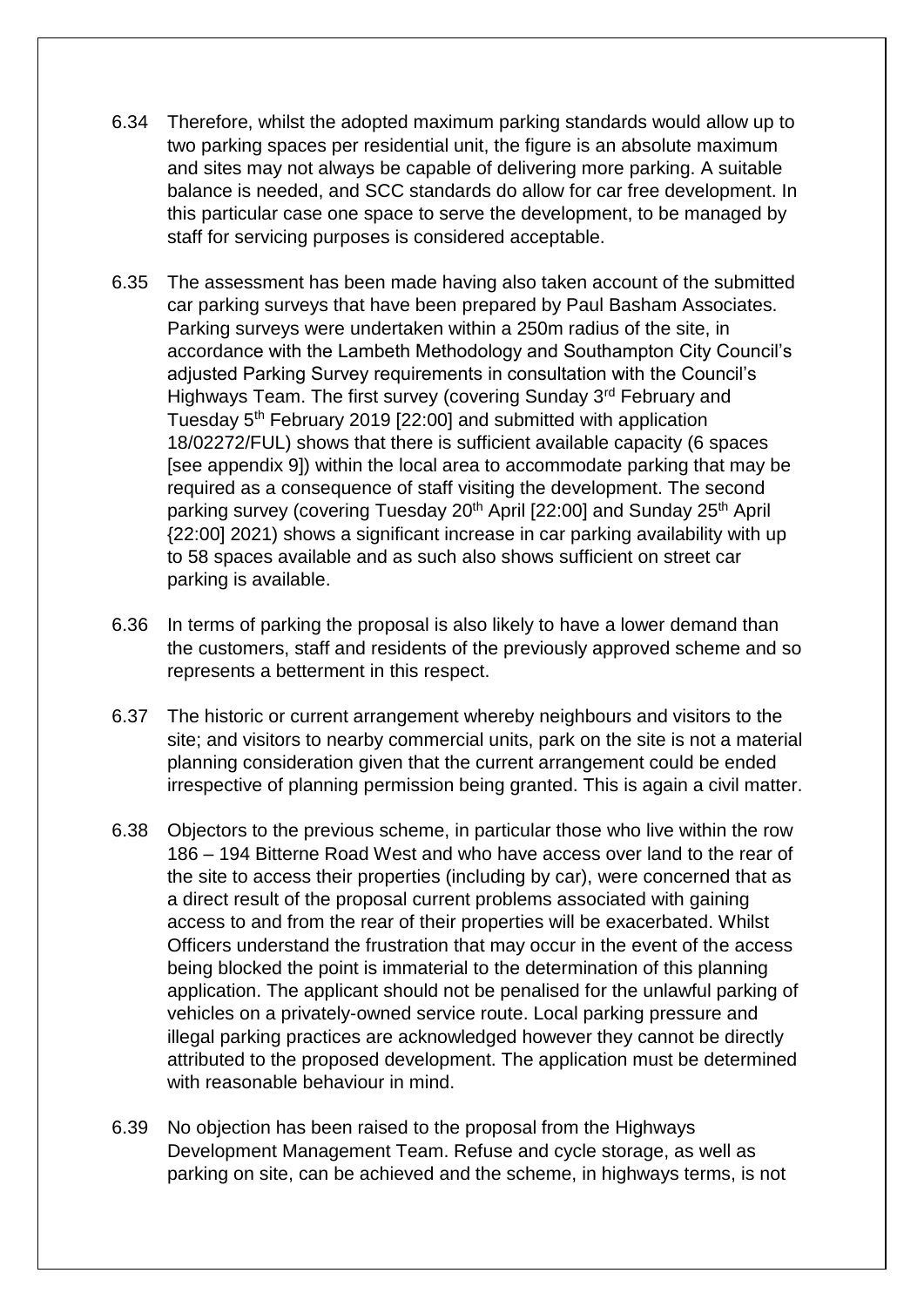dissimilar to the previously approved scheme.

### Air Quality and the Green Charter

- 6.40 The Core Strategy Strategic Objective S18 seeks to ensure that air quality in the city is improved and Policy CS18 supports environmentally sustainable transport to enhance air quality, requiring new developments to consider impact on air quality through the promotion of sustainable modes of travel. Policy SDP15 of the Local Plan sets out that planning permission will be refused where the effect of the proposal would contribute significantly to the exceedance of the National Air Quality Strategy Standards.
- 6.41 There are 10 Air Quality Management Areas in the city which all exceed the nitrogen dioxide annual mean air quality standard. In 2015, Defra identified Southampton as needing to deliver compliance with EU Ambient Air Quality Directive levels for nitrogen dioxide by 2020, when the country as a whole must comply with the Directive.
- 6.42 The Council has also recently established its approach to deliver compliance with the EU limit and adopted a Green City Charter to improve air quality and drive up environmental standards within the city. The Charter includes a goal of reducing emissions to satisfy World Health Organisation air quality guideline values by ensuring that, by 2025, the city achieves nitrogen dioxide levels of 25µg/m3. The Green Charter requires environmental impacts to be given due consideration in decision making and, where possible, deliver benefits. The priorities of the Charter are to:
	- Reduce pollution and waste;
	- Minimise the impact of climate change
	- Reduce health inequalities and;
	- Create a more sustainable approach to economic growth.
- 6.43 The application has addressed the Green Charter and the air quality impact of the development by the addition of a green wall and provision of energy and water efficiency measures.

### Mitigation of direct local impacts

6.44 The application needs to address and mitigate the additional pressure on the social and economic infrastructure of the city, in accordance with Development Plan policies and the Council's adopted Planning Obligations SPD (2013). Given the limited impacts associated with a development of this scale, a package of contributions and obligations would be required as part of the application if the application were to be approved. The main area of contribution for this development, in order to mitigate against its wider impact, is expected to be for highway works and these works will be secured via a Section 106 legal agreement. These works will be improvements to pedestrian and cycle facilities within the vicinity.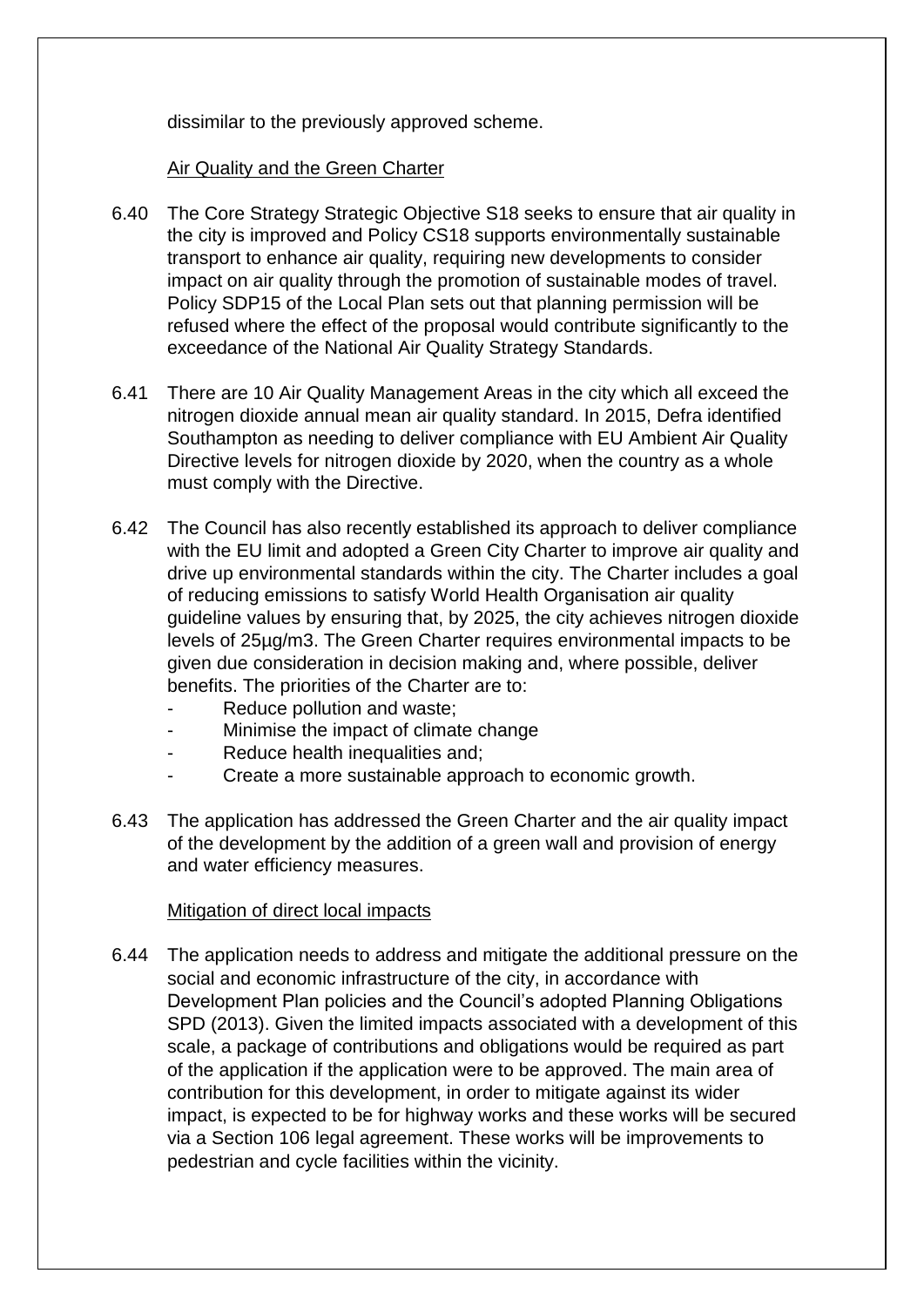6.45 In addition, there will need to be the contribution towards mitigating impact on the Solent Special Protection Area, the use will need to be limited to occupation of the building for use as specialist supported accommodation managed by Southampton City Council's adult social care team; and a highways condition survey will need to be secured.

### Habitat Regulations

- 6.46 The Conservation of Habitats and Species Regulations 2010 (as amended) provides statutory protection for designated sites, known collectively as Natura 2000, including Special Areas of Conservation (SAC) and Special Protection Areas (SPA). This legislation requires competent authorities, in this case the Local Planning Authority, to ensure that plans or projects, either on their own or in combination with other plans or projects, do not result in adverse effects on these designated sites. The Solent coastline supports a number of Natura 2000 sites including the Solent and Southampton Water SPA, designated principally for birds, and the Solent Maritime SAC, designated principally for habitats. Research undertaken across south Hampshire has indicated that current levels of recreational activity are having significant adverse effects on certain bird species for which the sites are designated. A mitigation scheme, known as the Solent Disturbance Mitigation Project (SDMP), requiring a financial contribution has been adopted. The money collected from this project will be used to fund measures designed to reduce the impacts of recreational activity. This application has complied with the requirements of the SDMP and meets the requirements of the Conservation of Habitats and Species Regulations 2010 (as amended) and the Panel need to agree that the impacts caused from the new dwellings can be mitigated as discussed in the attached Habitats Regulations Assessment and the final reason for refusal has been addressed.
- 6.47 The previous scheme was also dismissed for failing to mitigate the impact of the development by reason of nitrogen from waste water it the consequential impact on designated sites (Natura 2000); this will however, now be mitigated and secured through the Section 106 legal agreement.

## **7. Summary**

The Council is committed to providing high quality residential environments for all citizens of the city including for people with disabilities and aim to work with developers to make efficient use of available land. Permission is sought for a well-designed scheme secured for specialist purpose-built accommodation on previously developed land which is within close proximity to a train station. As such the scheme fulfils the requirements of the NPPF.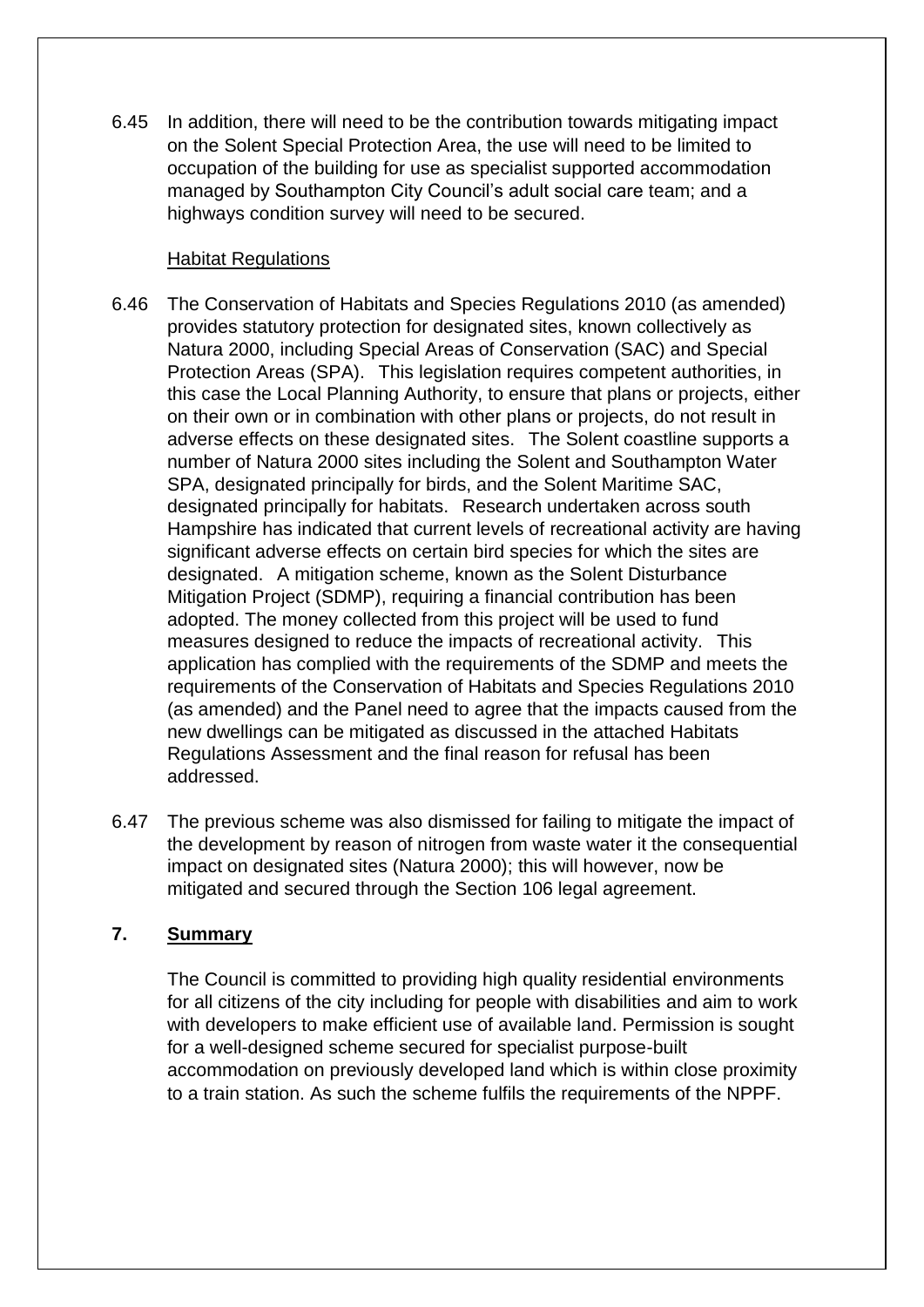## **8. Conclusion**

Having taken account of all relevant material planning considerations which include the approved scheme (18/02272/FUL), the scheme dismissed by the appeal inspector (18/00358/FUL), and the proposed use as specialist accommodation, it is recommended that planning permission be granted subject to a Section 106 agreement and conditions set out below.

### **Local Government (Access to Information) Act 1985 Documents used in the preparation of this report Background Papers** 1 (a) (b) (c) (d), 2 (b) (d), 4 (f) (g) (vv), 6 (a) (b),  $7\overline{)}$  (a).

### **MP for 13/07/21 PROW Panel**

## **PLANNING CONDITIONS**

1. Full Permission Timing Condition (Performance)

The development hereby permitted shall begin no later than three years from the date on

which this planning permission was granted.

Reason: To comply with Section 91 of the Town and Country Planning Act 1990 (as amended).

#### 2. Approved Plans

The development hereby permitted shall be carried out in accordance with the approved

plans listed in the schedule attached below, unless otherwise agreed in writing with the Local Planning Authority. In accordance with the submitted floor plans at no time shall the ground floor of the development hereby approved by used as residential accommodation.

Reason: For the avoidance of doubt and in the interests of proper planning and the interests of the quality for the residential accommodation provided.

### 3. Cycle storage facilities (Pre-Commencement Condition)

Before the development hereby approved first comes into occupation, secure and covered storage for bicycles shall be provided in accordance with details to be first submitted to and approved in writing by the Local Planning Authority. The storage shall be thereafter retained as approved.

Reason: To encourage cycling as an alternative form of transport.

### 4. Refuse & Recycling (Pre-Commencement)

Prior to the commencement of development, details of storage for refuse and recycling, together with the access to it, shall be submitted to and approved in writing by the Local Planning Authority. The storage shall be provided in accordance with the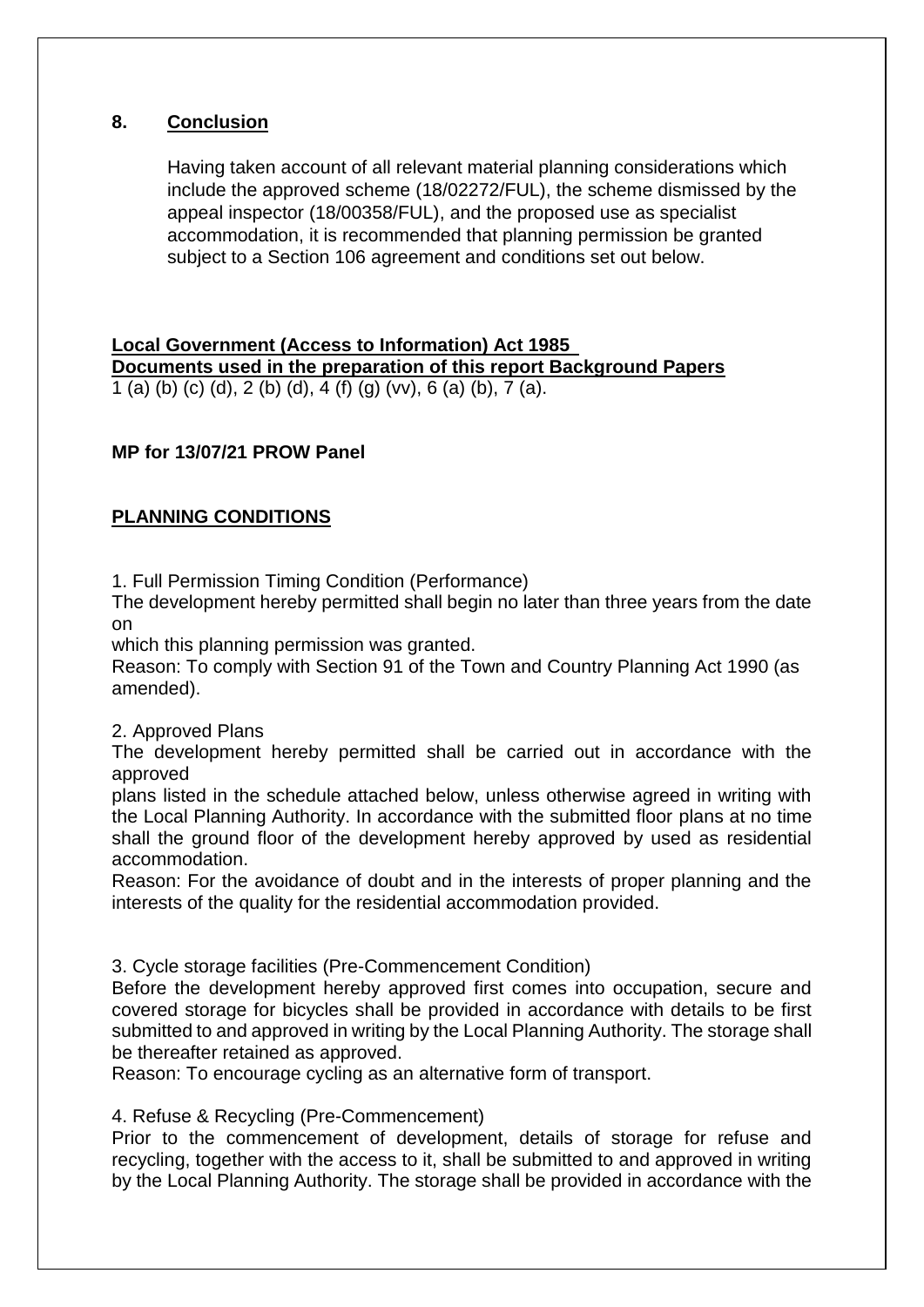agreed details before the development is first occupied and thereafter retained as approved. Unless otherwise agreed by the Local Planning Authority, except for collection days only, no refuse shall be stored to the front of the development hereby approved.

Reason: In the interests of visual amenity, the amenities of future occupiers of the development and the occupiers of nearby properties and in the interests of highway safety.

Note to applicant: In accordance with para 9.2.3 of the Residential Design Guide (September 2006): if this development involves new dwellings, the applicant is liable for the supply of refuse bins, and should contact SCC refuse team at Waste.management@southampton.gov.uk at least 8 weeks prior to occupation of the development to discuss requirements.

5. Details & samples of building materials to be used [Pre-above ground work condition]

Notwithstanding the approved plans no above ground works shall be carried out unless and until a detailed schedule of materials and finishes including samples (of bricks, roof tiles and cladding) to be used for external walls and the roof of the proposed buildings; and all boundary treatment, has been submitted to and approved in writing by the Local Planning Authority. Details shall include all new glazing, window reveal depth, window sill details, panel tints, drainage goods, and the ground surface treatments formed. Development shall be implemented only in accordance with the agreed details.

Reason:

To enable the Local Planning Authority to control the development in detail in the interests of amenity by endeavouring to achieve a building of visual quality.

6. Balcony & Terrace Access [Pre-Occupation Condition]

The external balcony and terrace serving the development hereby approved shall be carried out in accordance with the approved plans and made available prior to the first occupation of the development hereby permitted. The balcony space shall be retained with access to it at all times for the use of the occupants thereafter in perpetuity.

REASON: To ensure the provision of adequate amenity space in association with the approved development.

7. Balcony Privacy Screen [Pre-Occupation Condition]

Before occupation of the development hereby approved full details of the privacy screen proposed to be added to the raised terrace, used to prevent overlooking of neighbouring properties to the east, shall be submitted to and approved in writing by the Local Planning Authority. The approved boundary treatment shall be erected prior to the occupation of the building and subsequently shall be retained.

Reason: To protect the amenities and privacy of occupiers of the adjoining property

8. Windows and doors opening inwards and not to overhang public highway [Performance Condition]

The doors providing access to the ground floor hereby approved shall open into the building and at no time shall windows or doors encroach onto or overhang the public highway.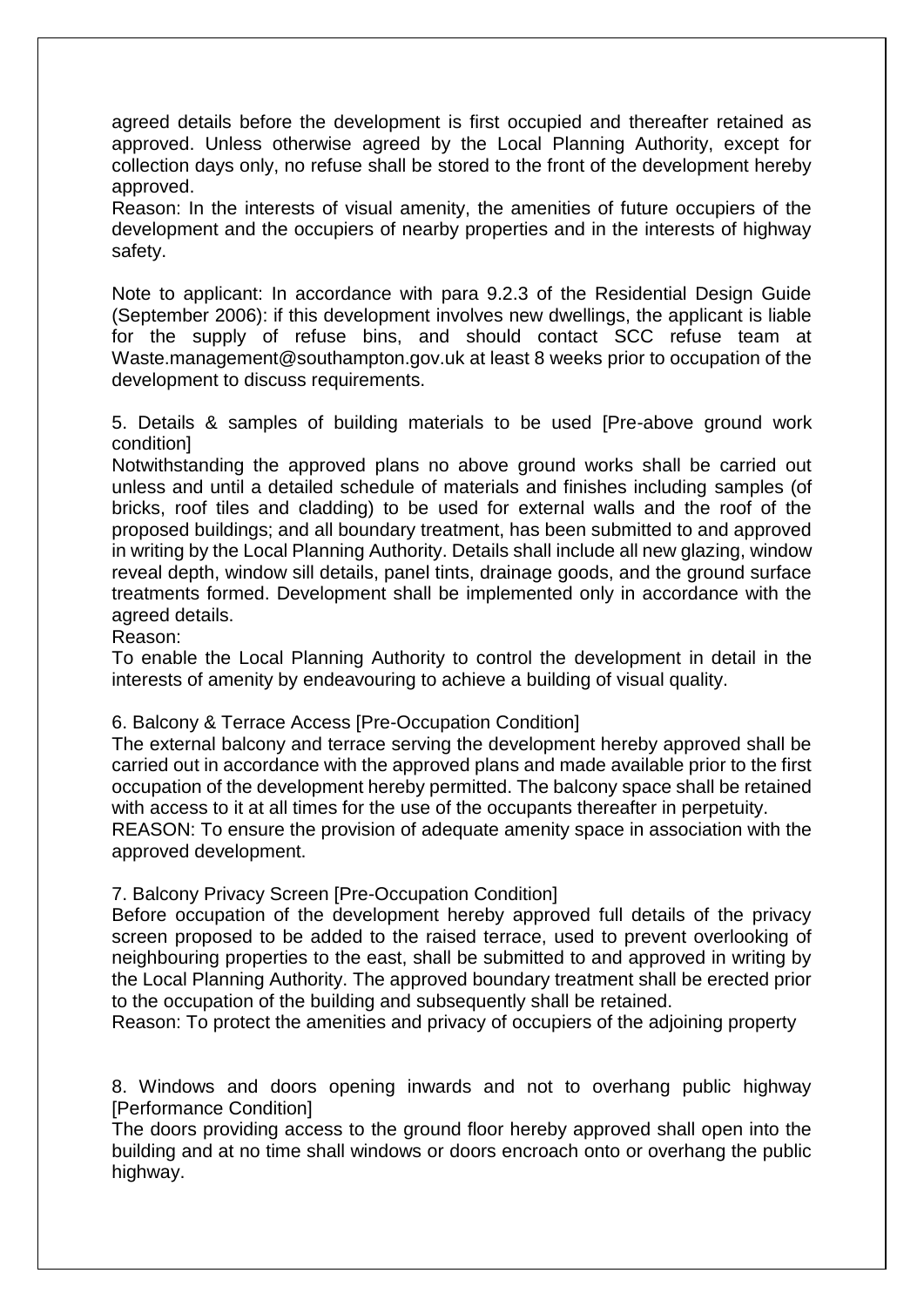Reason: In the interests of highway safety

9. No other windows or doors other than approved [Performance Condition] Notwithstanding the provisions of the Town and Country Planning (General Permitted Development) Order 2015 as amended (or any order amending, revoking or reenacting that Order), no windows, doors or other openings other than those expressly authorised by this permission shall be inserted at first and second floor level within the buildings hereby approved without further prior written consent of the Local Planning Authority.

Reason: To protect the amenities of the adjoining residential properties.

10. Hours of Work for Demolition / Clearance / Construction (Performance)

All works relating to the demolition, clearance and construction of the development hereby

granted shall only take place between the hours of:

Monday to Friday 08:00 to 18:00 hours

Saturdays 09:00 to 13:00 hours

And at no time on Sundays and recognised public holidays.

Any works outside the permitted hours shall be confined to the internal preparations of the

buildings without audible noise from outside the building, unless otherwise agreed in writing by the Local Planning Authority.

Reason: To protect the amenities of the occupiers of existing nearby residential properties.

11. Construction Management Plan (Pre-Commencement)

Before any development or demolition works are commenced details shall be submitted to and approved in writing by the Local Planning Authority making provision for a Construction Method Plan for the development. The Construction Management Plan shall include details of:

(a) parking of vehicles of site personnel, operatives and visitors;

(b) loading and unloading of plant and materials;

(c) storage of plant and materials, including cement mixing and washings, used in constructing the development;

(d) treatment of all relevant pedestrian routes and highways within and around the site throughout the course of construction and their reinstatement where necessary; and

(e) measures to be used for the suppression of dust and dirt throughout the course of demolition and construction;

The approved Construction Management Plan shall be adhered to throughout the development process unless agreed otherwise in writing by the local planning authority.

Reason: In the interest of health and safety, protecting the amenity of local land uses, neighbouring residents, the character of the area and highway safety.

12.Wheel Cleaning Facilities (Pre-commencement)

During the period of the preparation of the site, excavation for foundations or services and

the construction of the development, wheel cleaning facilities shall be available on the site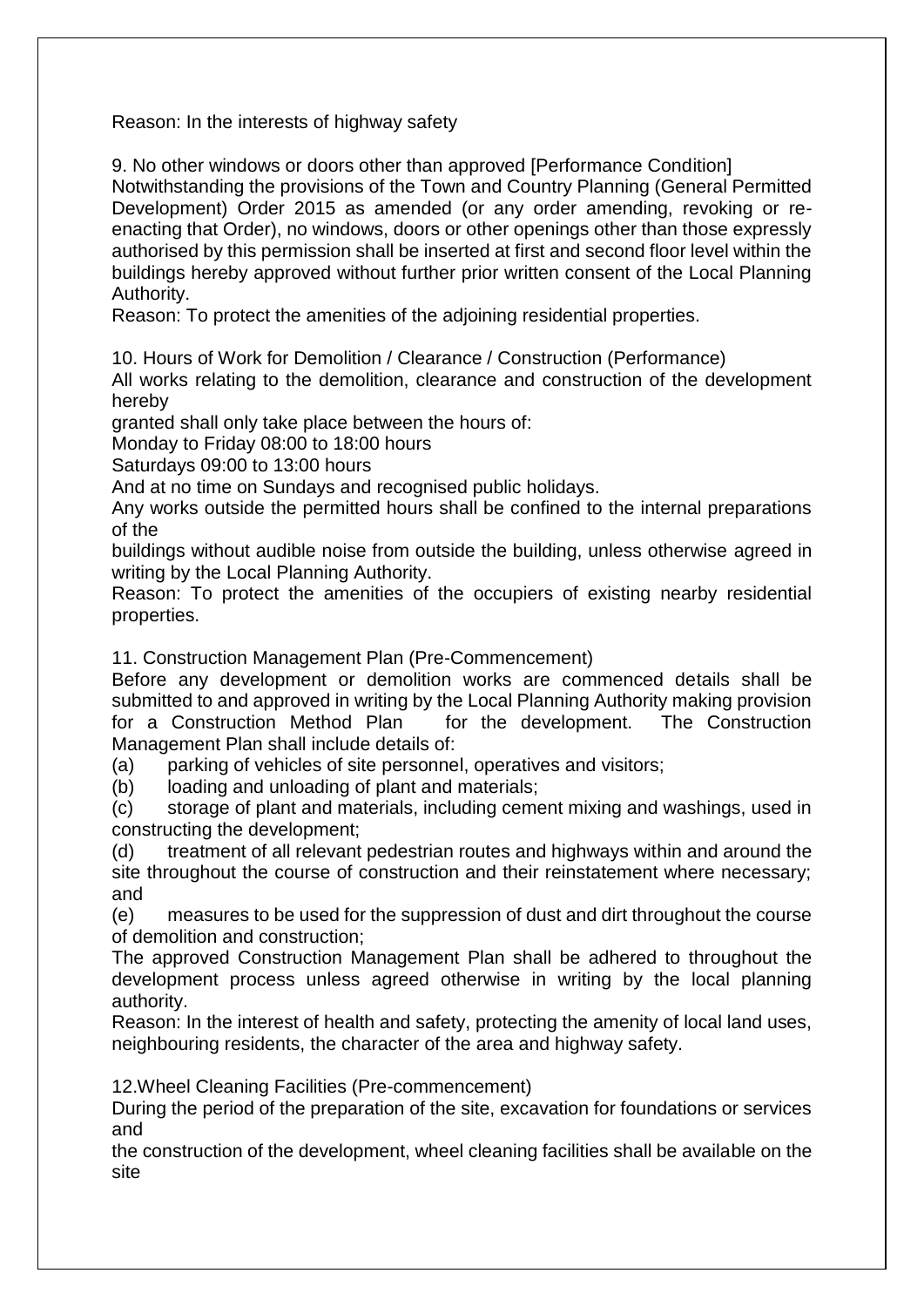and no vehicle shall leave the site until its wheels are sufficiently clean to prevent mud being

carried onto the highway.

Reason: In the interests of highway safety.

13. On site vehicular parking [Performance Condition]

The approved vehicular parking space shall be constructed and laid out in accordance with the approved plans prior to the first occupation of the development hereby approved. The parking space approved shall be permanently retained for servicing and parking purposes associated with this development thereafter for the lifetime of the development.

Reason: To avoid congestion of the adjoining highway and in the interests of highways safety.

14. Measures to prevent additional parking (Pre-Occupation Condition)

Prior to occupation measures to prevent vehicle parking outside of the defined parking space provided and agreed on site shall be submitted to and approved in writing by the local planning authority. Once approved the measures shall be implemented prior to occupation of the building.

Reason: In the interests of highways safety.

15. Archaeological structure-recording [Pre-Commencement Condition]

No development shall take place within the site until the implementation of a programme of recording has been secured in accordance with a written scheme of investigation which has been submitted to and approved by the Local Planning Authority.

Reason: To ensure that the recording of a significant structure is initiated at an appropriate point in development procedure.

16. Archaeological structure-recording work programme [Performance Condition] The developer will secure the completion of a programme of archaeological work in accordance with a written scheme of investigation which has been submitted to and approved by the Local planning Authority.

Reason: To ensure that the archaeological investigation is completed.

17. Archaeological watching brief investigation [Pre-Commencement Condition]

No development shall take place within the site until the implementation of a programme of archaeological work has been secured in accordance with a written scheme of investigation which has been submitted to and approved by the Local planning Authority.

Reason: To ensure that the archaeological investigation is initiated at an appropriate point in development procedure.

18. Archaeological watching brief work programme [Performance Condition] The developer will secure the completion of a programme of archaeological work in accordance with a written scheme of investigation which has been submitted to and approved by the Local planning Authority.

Reason: To ensure that the archaeological investigation is completed.

19. Land Contamination investigation and remediation (Pre-Commencement &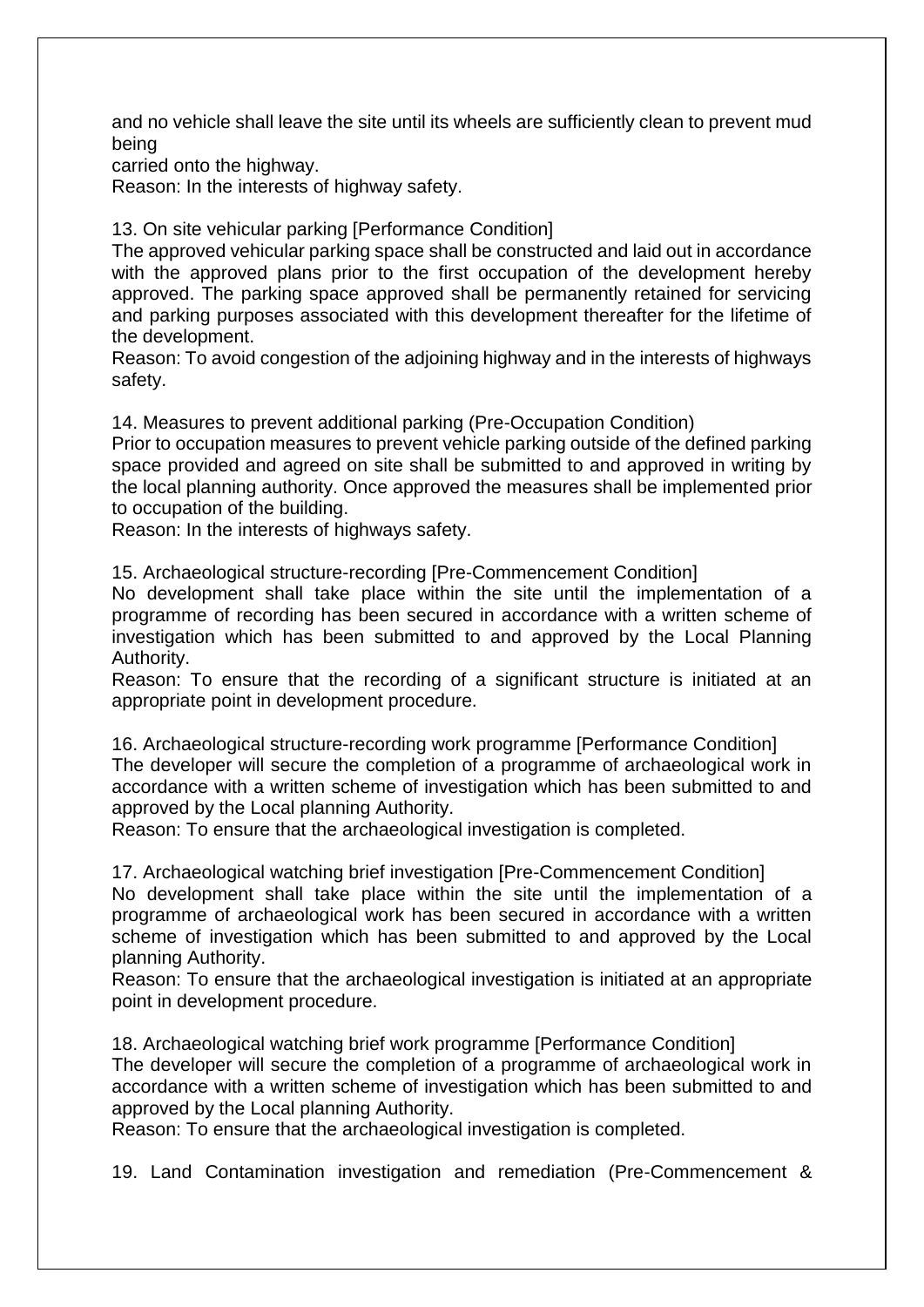### Occupation)

Prior to the commencement of development approved by this planning permission (or such other date or stage in development as may be agreed in writing with the Local Planning Authority), a scheme to deal with the risks associated with contamination of the site shall be submitted to and approved by the Local Planning Authority. That scheme shall include all of the following phases, unless identified as unnecessary by the preceding phase and approved in writing by the Local Planning Authority:

- 1. A desk top study including;
- historical and current sources of land contamination
- results of a walk-over survey identifying any evidence of land contamination
- identification of the potential contaminants associated with the above
- an initial conceptual site model of the site indicating sources, pathways and receptors
- a qualitative assessment of the likely risks
- any requirements for exploratory investigations.

2. A report of the findings of an exploratory site investigation, characterising the site and allowing for potential risks (as identified in phase 1) to be assessed.

3. A scheme of remediation detailing the remedial actions to be taken and how they will be implemented.

On completion of the works set out in (3) a verification report shall be submitted to the Local Planning Authority confirming the remediation actions that have been undertaken in accordance with the approved scene of remediation and setting out any measures for maintenance, further monitoring, reporting and arrangements for contingency action. The verification report shall be approved by the Local Planning Authority prior to the occupation or operational use of any stage of the development. Any changes to these agreed elements require the express consent of the local planning authority.

Reason: To ensure land contamination risks associated with the site are appropriately investigated and assessed with respect to human health and the wider environment and where required remediation of the site is to an appropriate standard.

20. Use of uncontaminated soils and fill (Performance)

Clean, uncontaminated soil, subsoil, rock, aggregate, brick rubble, crushed concrete and ceramic shall only be permitted for infilling and landscaping on the site. Any such materials imported on to the site must be accompanied by documentation to validate their quality and be submitted to the Local Planning Authority for approval prior to the occupancy of the site.

Reason: To ensure imported materials are suitable and do not introduce any land contamination risks onto the development.

### 21. Unsuspected contamination (Performance)

The site shall be monitored for evidence of unsuspected contamination throughout construction. If potential contamination is encountered that has not previously been identified, no further development shall be carried out unless otherwise agreed in writing by the Local Planning Authority. Works shall not recommence until an assessment of the risks presented by the contamination has been undertaken and the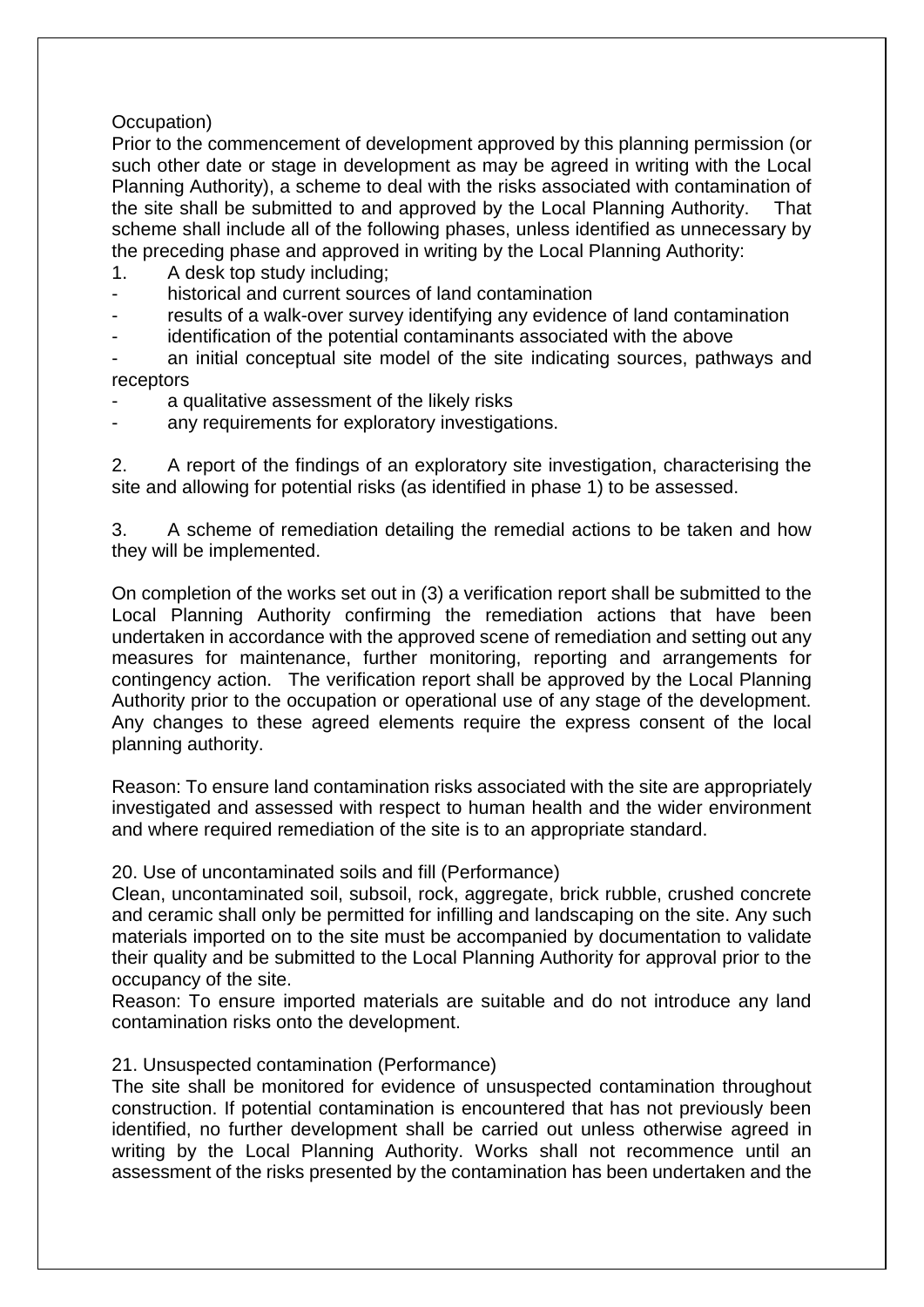details of the findings and any remedial actions has been submitted to and approved by the Local Planning Authority. The development shall proceed in accordance with the agreed details unless otherwise agreed in writing by the Local Planning Authority. Reason: To ensure any land contamination not previously identified is assessed and remediated so as not to present any significant risks to human health or, the wider environment.

#### 22. Public sewer protection (Performance)

Prior to the commencement of development, details of the measures to protect the public sewer from damage during the demolition and construction shall be submitted to and approved by the Local Planning Authority in writing. The measures shall be implemented as approved for the duration of demolition and construction works. Reason: In order to safeguard the public sewer.

23. Foul and surface water sewerage disposal - Pre-commencement Condition.

Construction of the development shall not commence until details of the proposed means of foul and surface water sewerage disposal have been submitted to, and approved in writing by the Local Planning Authority, in consultation with Southern Water. Once approved the development shall take place in accordance with the agreed details.

Reason: To ensure correct disposal of foul and surface water is achieved from the site.

#### 24. Energy & Water [Pre-Construction]

With the exception of site clearance, demolition and preparation works, no development works shall be carried out until written documentary evidence demonstrating that the development will achieve a minimum 19% improvement over current Building Regulation part L Target Emission Rate requirements and 105 Litres/Person/Day internal water use. Design stage SAP calculations and a water efficiency calculator shall be submitted to the Local Planning Authority for its approval, unless an otherwise agreed timeframe is agreed in writing by the LPA.

Reason: To ensure the development minimises its overall demand for resources and to demonstrate compliance with policy CS20 of the Local Development Framework Core Strategy Development Plan Document Adopted Version (Amended 2015).

#### 25. Energy & Water [Performance]

Within 6 months of any part of the development first becoming occupied, written documentary evidence proving that the development has achieved at minimum 19% improvement over current Building Regulations Target Emission Rate (TER) requirements and 105 Litres/Person/Day internal water use in the form of final SAP calculations and water efficiency calculator and detailed documentary evidence confirming that the water appliances/fittings have been installed as specified shall be submitted to the Local Planning Authority for its approval.

Reason: To ensure the development has minimised its overall demand for resources and to demonstrate compliance with Policy CS20 of the Adopted Core Strategy (Amended 2015).

#### 26. Landscaping detailed plan [Pre-Commencement Condition]

Notwithstanding the submitted details before the commencement of any site works a detailed landscaping scheme and implementation timetable shall be submitted, which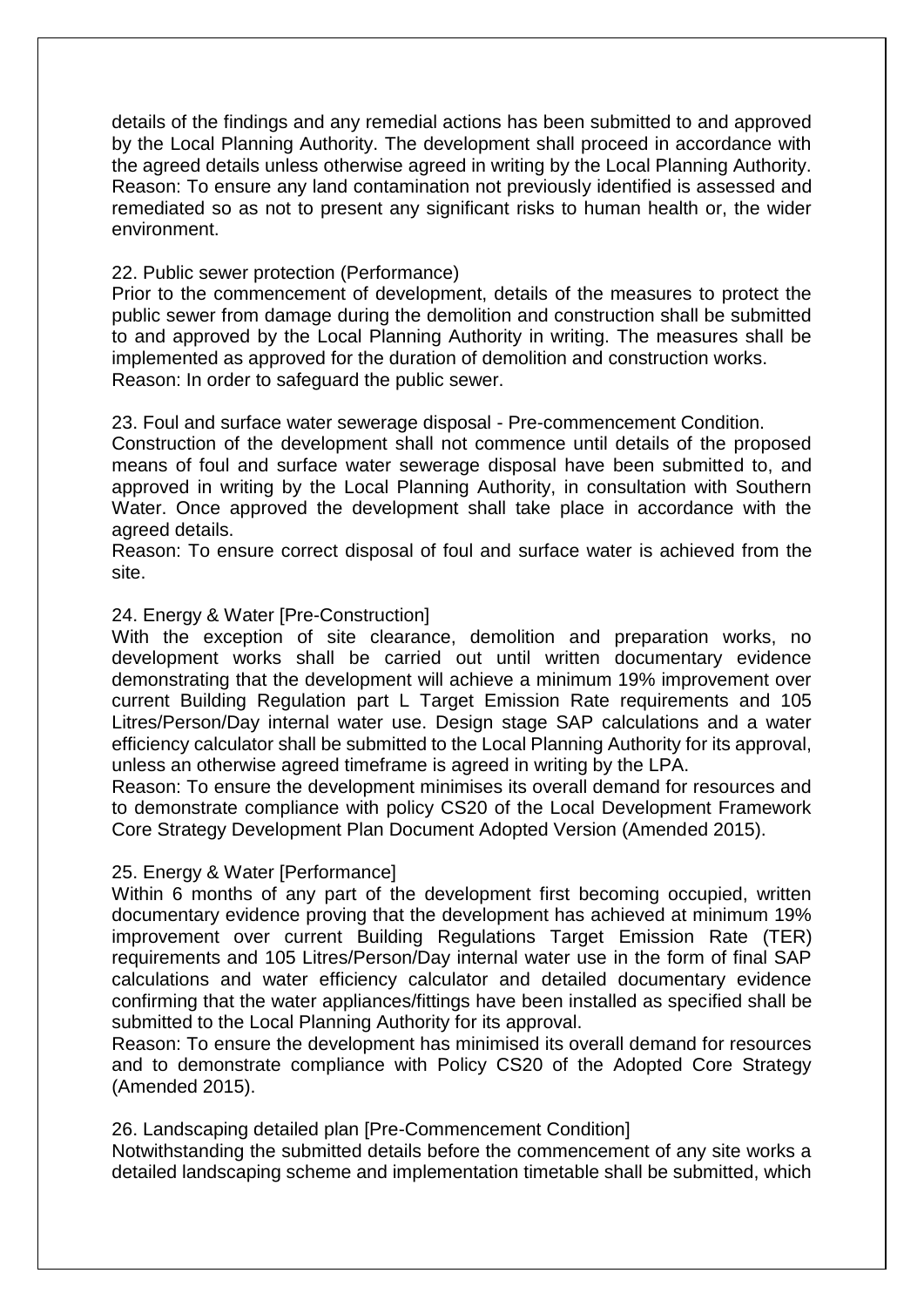includes planting plans; written specifications (including cultivation and other operations associated with plant and grass establishment); schedules of plants, noting species, plant sizes and proposed numbers/planting densities where appropriate; a landscape management scheme.

Any trees, shrubs, seeded or turfed areas which die, fail to establish, are removed or become damaged or diseased, within a period of 5 years from the date of planting shall be replaced by the Developer in the next planting season with others of a similar size and species unless the Local Planning Authority gives written consent to any variation. The Developer shall be responsible for any replacements for a period of 5 years from the date of planting. The approved hard and soft landscaping scheme (including parking) for the whole site shall be carried out prior to occupation of the building or during the first planting season following the full completion of building works, whichever is sooner. The approved scheme implemented shall be maintained for a minimum period of 5 years following its complete provision.

Reason: To improve the appearance of the site and enhance the character of the development in the interests of visual amenity, to ensure that the development makes a positive contribution to the local environment and, in accordance with the duty required of the Local Planning Authority by Section 197 of the Town and Country Planning Act 1990.

Note the landscaping plans should:

o Not include excessive amounts of concrete of tarmac surfacing, block paviours should be used to the rear to define the private space. Migratory materials will not be accepted where spillage onto the public highway is likely to result.

o Identify that no surface water from the site shall run onto the public highway. Details shall be included explaining how this will be prevented.

o Boundary treatment will be needed to define the rear of the site. A low brickbuilt wall should be used to do this.

o Boundary treatment shall not include timber fencing adjacent to the public highway.

27.Green wall specification and maintenance [Pre-Commencement Condition]

With the exception of site clearance, demolition and preparation works, no development works shall be carried out until a specification and management plan for the green wall, including the irrigation system, is submitted and agreed in writing with the Local Planning Authority. The green wall to the approved specification must be installed and rendered fully operational prior to the first occupation of the development hereby granted consent and retained and maintained thereafter by a qualified maintenance company for the lifetime of the development.

Reason: To reduce flood risk and manage surface water run-off in accordance with core strategy policy CS20 and CS23, combat the effects of climate change through mitigating the heat island effect and enhancing energy efficiency through improved insulation in accordance with core strategy policy CS20, promote biodiversity in accordance with core strategy policy CS22, contribute to a high quality environment and 'greening the city' in accordance with core strategy policy CS13, improve air quality in accordance with saved Local Plan policy SDP13.

#### 28.Sightlines [Performance Condition]

The boundary treatment of the site adjacent to Athelstan Road and the boundary treatment within 2m of Athelstan Road, measured along the southern boundary, shall